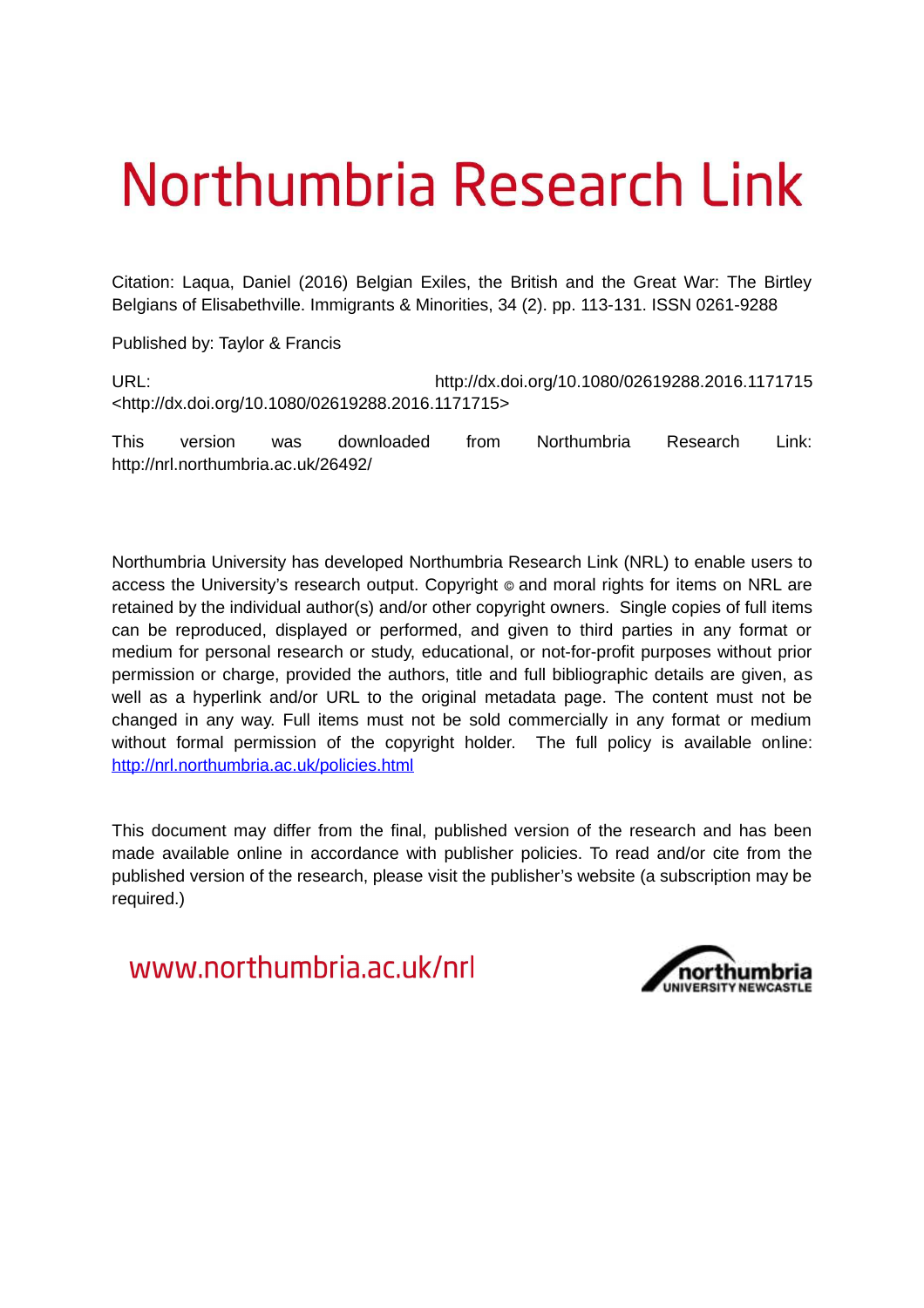## **Belgian Exiles, the British and the Great War: The Birtley Belgians of Elisabethville**

### Daniel Laqua

An estimated 10 million Europeans experienced displacement during the Great War, followed by further refugee waves in its aftermath.<sup>1</sup> Belgium became a major source of refugees after the German attack of August 1914: around 1.5 million Belgians left their country, with the Netherlands, France and Britain as the main destinations.<sup>2</sup> While some returned relatively soon, around 600,000 remained in exile for most of the war years. An estimated 250,000 Belgians came to Britain, leading Tony Kushner to speak of 'the largest refugee movement in British history'.<sup>3</sup> The sympathy and hospitality encountered by these exiles explains why Panikos Panayi has described them as '[t]he group which has experienced the most universal approval from both British state and society over the last two hundred years'.<sup>4</sup>

The present article focuses on a striking manifestation of the Belgian presence in Britain: the Belgian colony of Elisabethville, which was located in the parish of Birtley, County Durham, about five miles from Newcastle upon Tyne. Elisabethville was hence situated in a major area for trade and industry, and Birtley indeed typified key features of the regional economy. Several collieries and pits were located on its territory while the ironworks and brick factory were large local employers. Nonetheless, Birtley was still a small town: the 1911 census recorded a population of 8,409.<sup>5</sup> In this respect, the creation of a Belgian colony – which ultimately housed over 6,000 people – had a significant impact.

The case of Elisabethville is significant for three reasons, the first one being the distinct nature of this settlement. While Belgian communities existed elsewhere in Britain, Elisabethville differed from them as it was a purpose-built and self-contained gated village. Like Belgians in areas such as Richmond and Twickenham, the residents of Elisabethville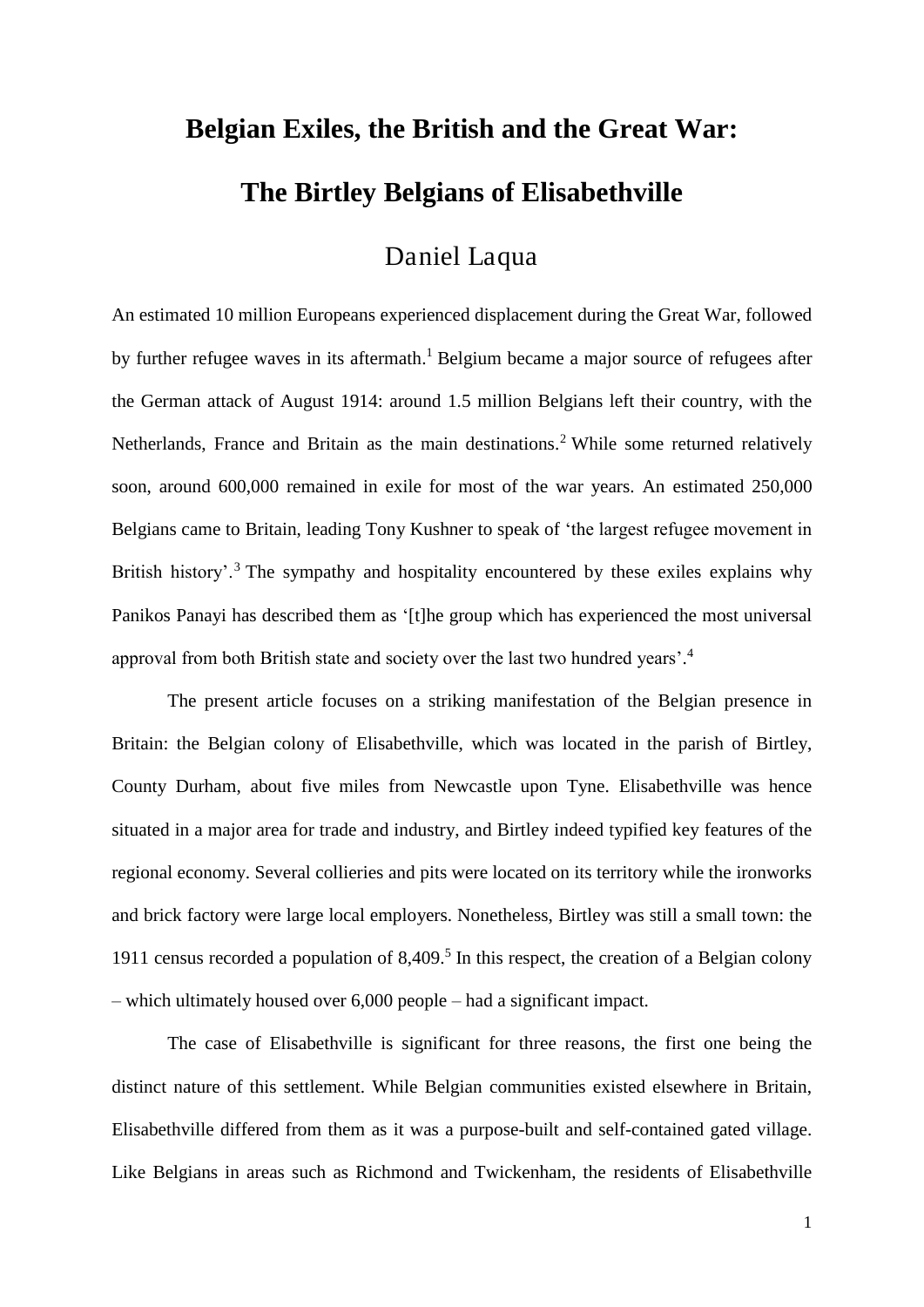had their own shops, school and church – yet, in addition, their colony also featured a hospital, a post office and a police station staffed by Belgian gendarmes. The latter were charged with maintaining public order in Elisabethville, co-operating with the English police to this end. Gates to the settlement were guarded; access to and exit from the settlement were tightly regulated.<sup>6</sup>

The second reason for Elisabethville's significance derives from its raison d'être. The village was built to house Belgians who worked in Birtley's National Projectile Factory. The latter was the product of an agreement between the Ministry of Munitions, the company Armstrong Whitworth and Belgian officials. Having been planned from the summer of 1915, the factory began operations in 1916 with an exclusively Belgian labour force. As Peter Gatrell and Philippe Nivet have noted, around 500 Belgian companies existed in wartime Britain, with the Pelabon Works in Twickenham being a prominent example.<sup>7</sup> Seen from this angle, the case of Elisabethville exemplifies the Belgian contribution to the British economy and the Allied war effort.

The third significant dimension is the composition of Elisabethville's population. Overwhelmingly, its residents were conscripted soldiers, many of whom were unfit for frontline service. For instance, in the winter of 1916–17, Elisabethville housed 3,521 soldiers and 476 civilians.<sup>8</sup> The munitions plant at Birtley thus incorporated soldiers from a wartime ally into the British home front. In this respect, its history illustrates that the boundaries between civilians and combatants were far from clear-cut. The case seems to confirm Tammy Proctor's observation that 'war blurs the lines between civilian and military identities, putting ill-prepared citizens into uniforms and calling them soldiers while simultaneously uniforming other personnel and naming them noncombatants'. 9 Furthermore, the demographic structure of Elisabethville indicates that not every Belgian in wartime Britain had come there as a refugee. A policy of actively seeking Belgian labour in British industry started in late 1914.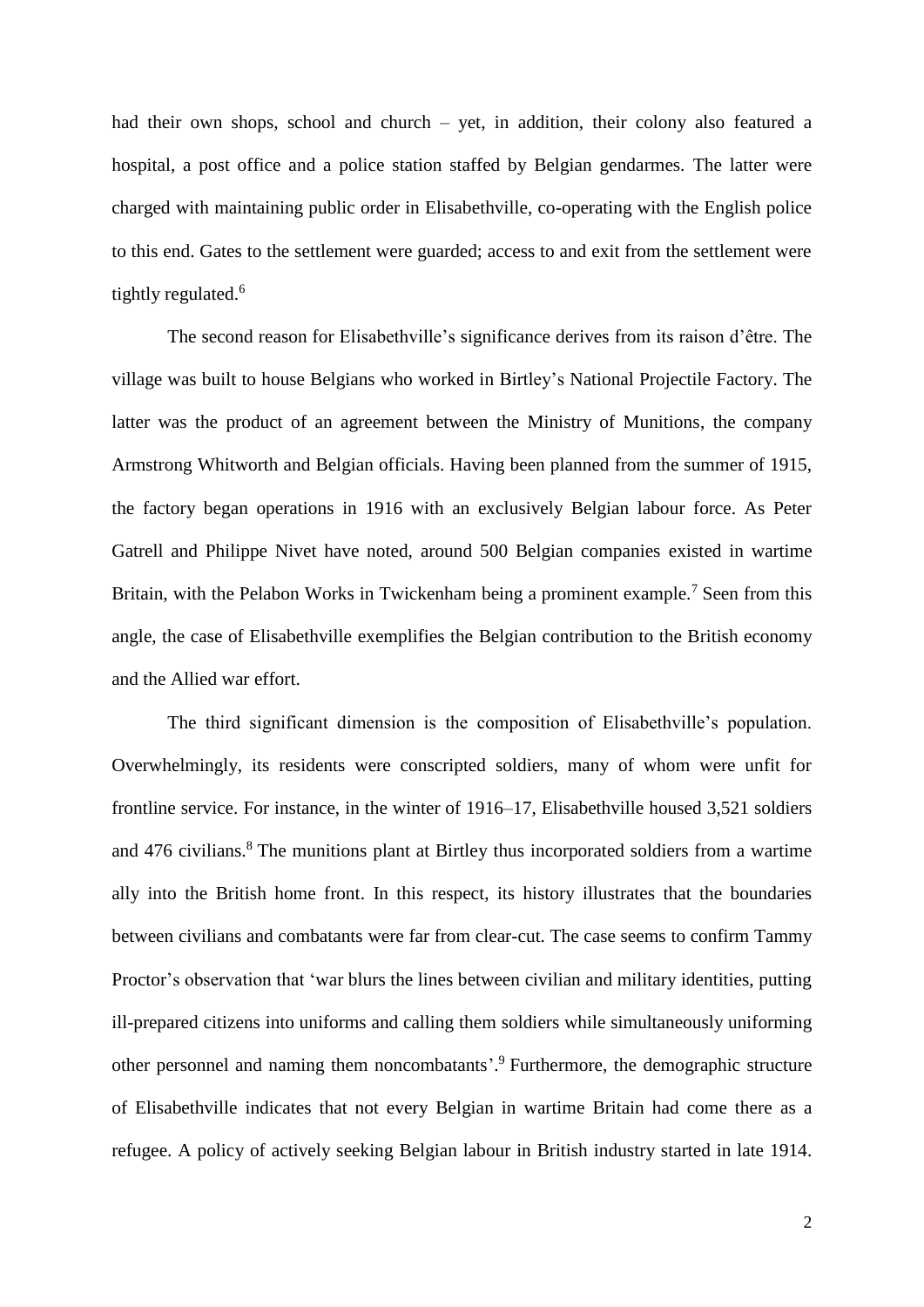As a result, exiles from France and the Netherlands and even some covertly recruited workers from occupied Belgium crossed the Channel.<sup>10</sup>

Local studies have traced the creation and general features of Elisabethville, as well as the official Anglo-Belgian interactions that shaped it.<sup>11</sup> This article opts for a different focus as it investigates the Belgians' relationship with the people of Birtley. It has been noted that after 'evident and widespread compassion for their plight', refugees began to face 'a certain hostility from the local populations' in wartime Europe.<sup>12</sup> The case of Birtley seems to corroborate such views, yet support and rejection often coincided, as evidenced by the intensity of debates on the Belgian presence. The article considers three elements of social relations during the war years: firstly, the Belgians' role in the struggle against the Central Powers as viewed from Birtley; secondly, encounters that occurred in leisure-time settings; and, thirdly, socio-economic concerns raised by the creation of Elisabethville. The article concludes with a section on the memory and commemoration of the Belgian presence in the North East of England. As a whole, the case reinforces the view that 'ambivalence marked both state responses and everyday relations to this massive refugee movement'.<sup>13</sup>

#### **I. War-Time Alliances**

Michaël Amara has argued that few cases in the twentieth century provoked 'such an outpouring of generosity, such an astonishing movement of solidarity' as the wartime plight of Belgium. <sup>14</sup> Charitable action in Britain was closely entwined with perceptions of Belgium's role in the Great War. It was not only Germany's violation of Belgian neutrality that triggered this response, but also the brutality of German conduct in Belgium.<sup>15</sup> In this respect, humanitarian assistance sustained a wider narrative. Pierre Purseigle has suggested that the refugees 'supported a vision of the conflagration as a war for civilisation against barbarism'. <sup>16</sup> Similarly, Tony Kushner has viewed '[t]he positive reception given to the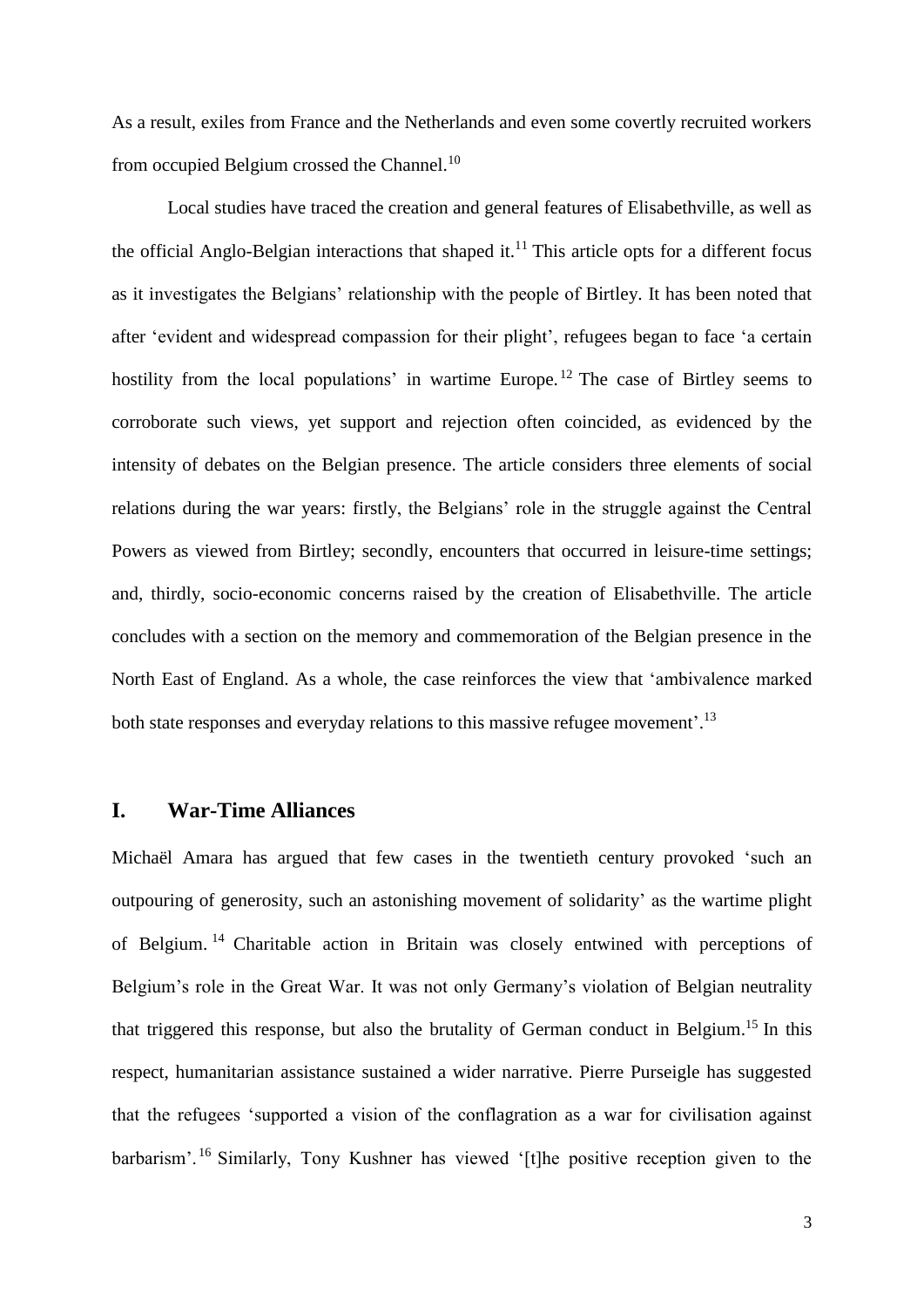Belgians as part of a wider, rather guilt-ridden moral battle against the Germans'.<sup>17</sup> Such mobilisation extended to the North East of England and occurred even before the construction of Elisabethville. For instance, in November 1914, the Birtley Wesleyan Women's Bright Hour raised £10 for the Belgian Refugees Fund through a tea-and-cake event, while the Wesleyan Sunday School collected £4.<sup>18</sup> These examples highlight the extent to which sympathy for 'poor little Belgium' even extended to small local communities.

Belgians in Britain were far from passive recipients of aid. Shortly after their arrival, Belgian workers at Birtley set up a committee whose members donated six pence per week, aiming to support the population in occupied Belgium and Belgian front soldiers, as well as assisting Belgian prisoners of war. <sup>19</sup> Indeed, aid for POWs was a prominent feature of wartime charity in Western Europe. As Heather Jones has noted, a 'complex food parcel scheme' was in operation in several countries, ensuring that 'prisoners of war received food aid by post<sup>20</sup> Such mechanisms allowed the Belgians at Birtley to connect with compatriots in several locations – the homeland, the diaspora and sites of captivity. A report from June 1916 is a case in point: it records that Belgian workers at Birtley collected £40 for the widow of a resident who had died in an industrial accident, £60 for the Belgian Relief Fund and £14 for Belgian POWs in Germany.<sup>21</sup> Such activities could take the Birtley Belgians beyond Elisabethville. For instance, when they staged a fundraiser in June 1916, they did so at the Theatre Royal in Newcastle.<sup>22</sup> The sheer scope of charitable activity underlines the bond that Belgian exiles sought to maintain with their mother country; it thus illustrates Peter Gatrell's observations about the role of refugees in national mobilisation during the Great War.<sup>23</sup> Coverage by the exile press amplified the significance of these efforts. For example, the leading liberal newspaper of pre-war Belgium, *L'Indépendance Belge*, was published from London during the war. Its pages regularly featured accounts of fundraising by Belgian exiles in Britain, thus fostering the image of a 'Belgium abroad'.<sup>24</sup>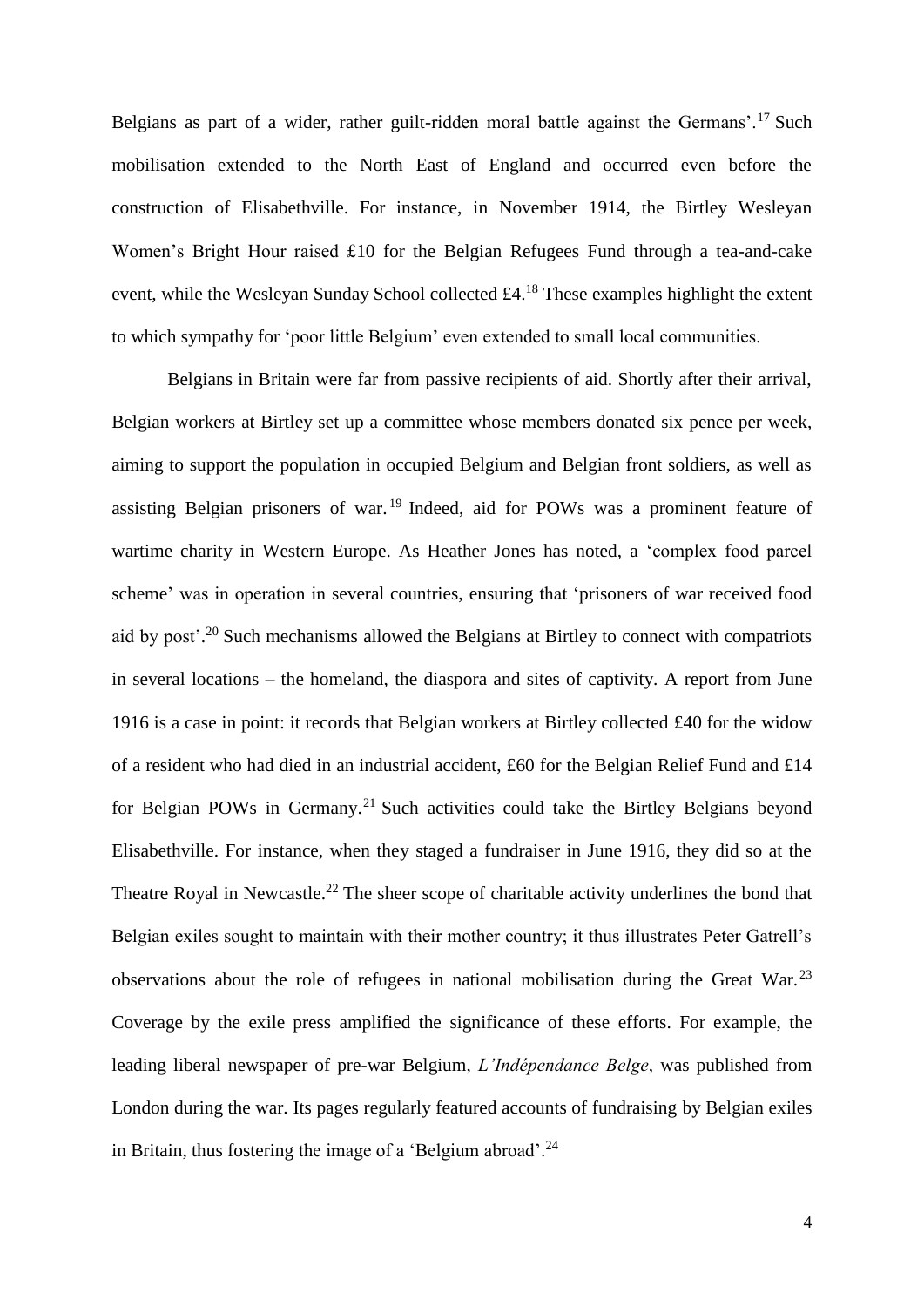While seeking to support the national cause, the residents of Elisabethville also engaged in activities that connected them to their host country. For instance, in December 1916 the Birtley Belgians returned to Newcastle's Theatre Royal – this time for a musical performance whose receipts were donated to the Christmas Gift Fund of the Birtley and District War Emergency Hospital Committee.<sup>25</sup> In June 1917, Elisabethville's brass band performed in front of English invalids at nearby Low Fell as well as giving a concert in Gateshead to support Allied POWs; in the same summer, Belgian war relics were exhibited at Birtley Co-operative Hall to collect money for the orphans and widows of British soldiers.<sup>26</sup> At Christmas, Belgians donated half-a-day's wages (altogether £440) for impoverished children in Birtley.<sup>27</sup> Such activities indicate the exiles' efforts to strengthen the bonds that humanitarian aid and wartime alliances had created. Indeed, in many instances, activities simultaneously raised funds for both Belgian and British charities. This was the case in March 1918, when a Belgian gala transformed Birtley Hall 'into some semblance of a continental pleasure home'.<sup>28</sup> On other occasions – for example a Belgian concert at Newcastle Town Hall – efforts encompassed other allies: the performance sought to support both Belgian POWs and the Serbian Red Cross.<sup>29</sup> As these examples demonstrate, aid was far from being a one-way street.

It has been noted that wartime representations cast Belgians as both 'victims' and 'heroes'. <sup>30</sup> Yet, sympathy for victims can erode over time, and notions of heroism can be open to doubts. Furthermore, hospitality and charity tend to raise the question of gratitude. Seen from this angle, Belgian charity for British causes could be a way of managing a potentially delicate relationship with hosts and benefactors. Such steps were all the more important as reproaches of Belgian 'ingratitude' did indeed arise. In March 1916, Newcastle's Illustrated Chronicle reported that the head of a relief fund from Sherburn in County Durham had denounced the reception accorded to British soldiers in the small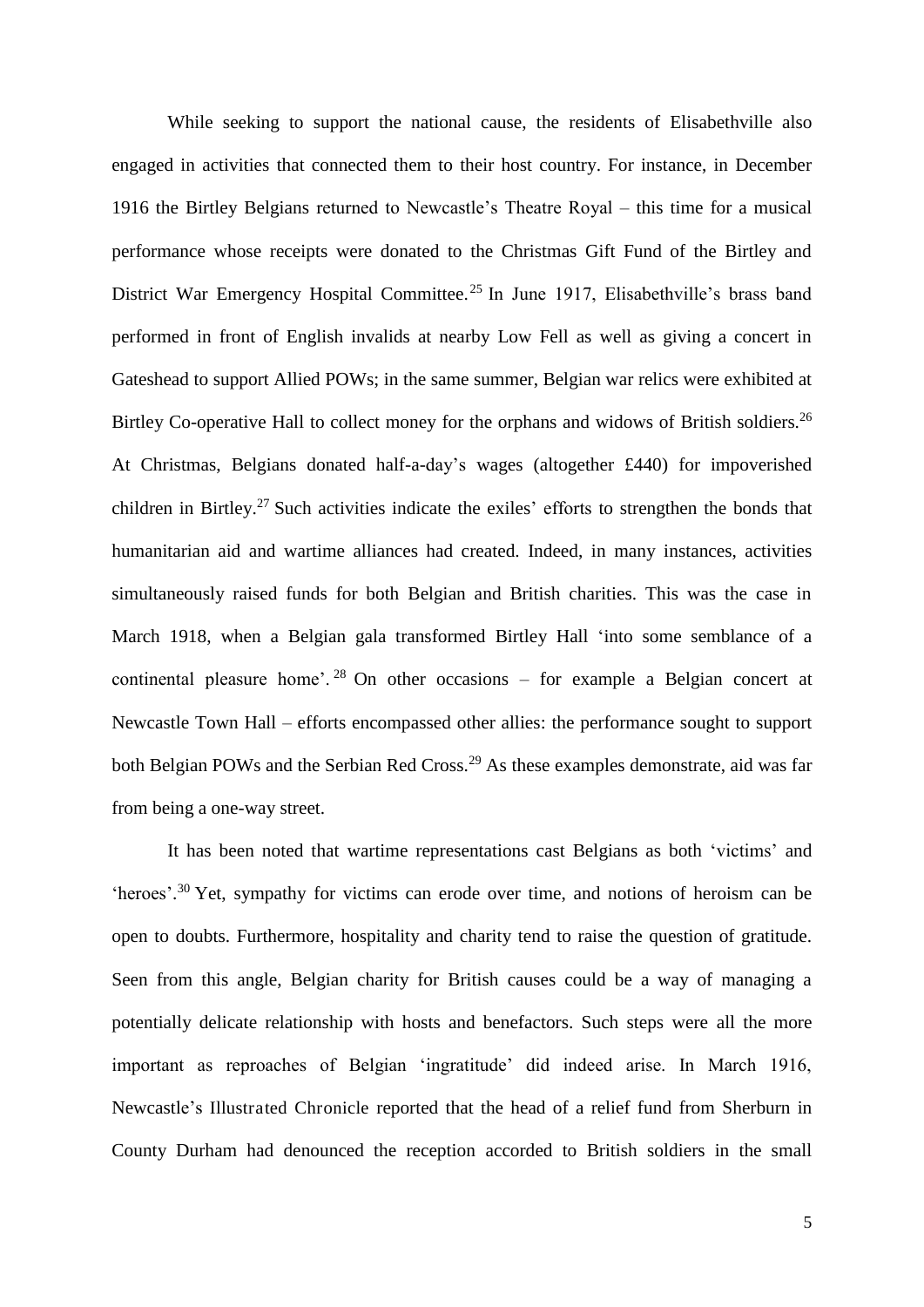unoccupied zone of Belgium. He reported 'acts of incivility and unkindness by Belgians in refusing them water at wells, etc.'.<sup>31</sup> His reproaches related to a wider wartime issue. As Tammy Proctor has noted, '[s]oldiers from "friendly" countries often expected to be welcomed with open arms by local civilian populations, so they were surprised when they were treated with disdain, fear, or rudeness'. At the same time, civilians often experienced 'billeting or provisioning soldiers …[as] an inconvenience at the least, whether they were enemy soldiers or friends'.<sup>32</sup>

Accusations about the treatment of British soldiers in Belgium made it into the pages of the Chester-le-Street Chronicle, whose coverage included Birtley. <sup>33</sup> The newspaper regularly carried news and letters from the front, exemplifying the capacity of local newspapers to connect home front and battle front.<sup>34</sup> In June 1916, one such letter was sent by a member of the Royal Army Medical Corps, Private Stephenson. He started by mentioning that he was 'very pleased to read all the local news' in the newspaper, which he received 'every week from home'. Stephenson then went on to criticise anti-Belgian statements by people who had 'never seen the sights we witnessed as the poor people had to leave their homes, carrying small bundles of their valuables on their shoulders'.<sup>35</sup> Stephenson cited the battle of Ypres as well as the destruction of both the town and 'thousands of quiet villages'. His defence was an attempt to remind the residents of his hometown of Belgium's wartime sacrifices:

It is easy and safe work…to write accusing letters against these poor people. Would the position of the war have been the same had the Belgians not taken our side, and given their sea front to the Germans, before we had landed valuable troops to check the enemy advance?<sup>36</sup>

Stephenson intervened in a local debate that he could connect with his own experiences. His letter inspired other soldiers to add their perspective via their local newspaper. Some endorsed Stephenson's positive representation of the Belgians,  $37$  but another letter painted a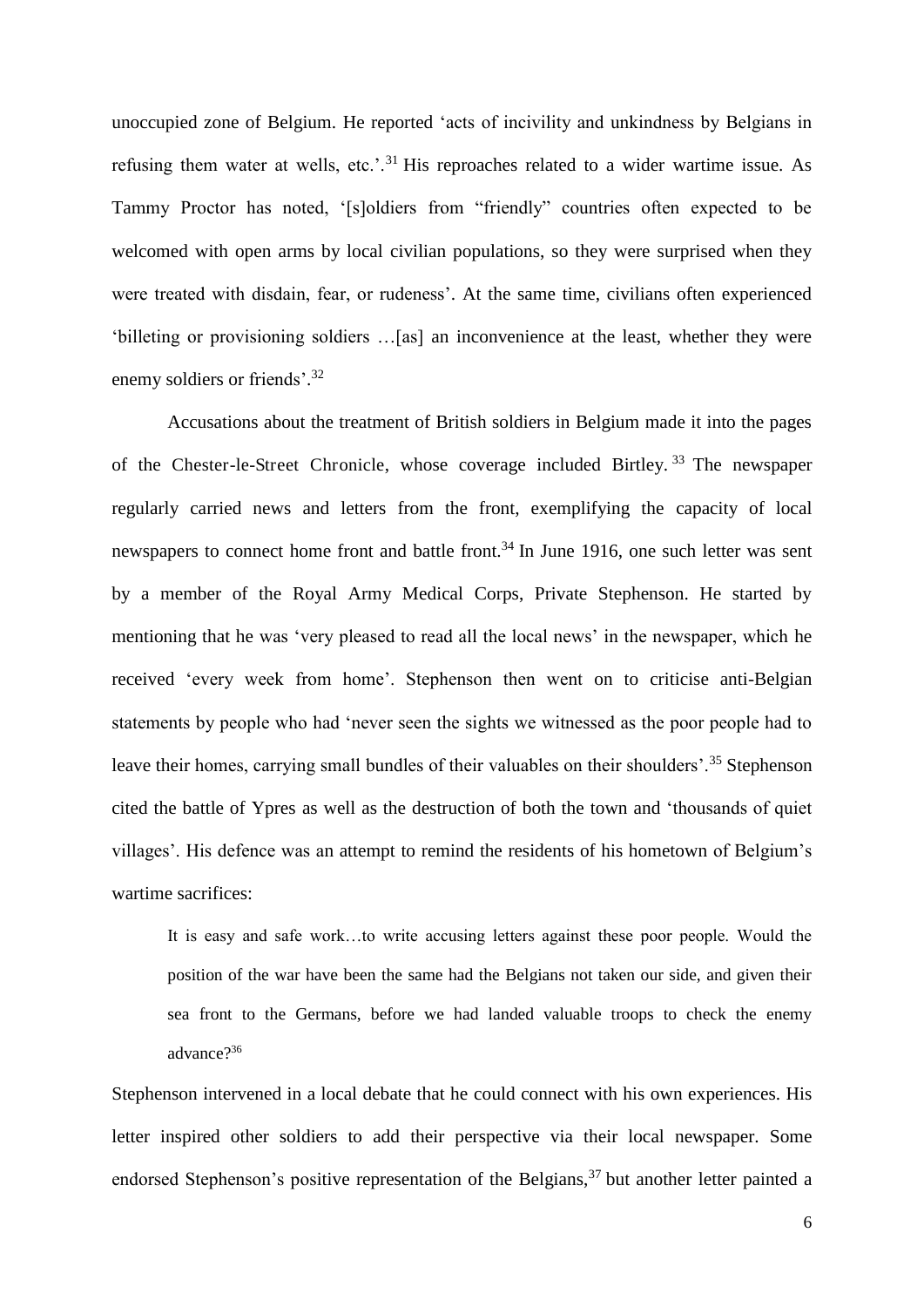more negative picture and repeated the story of being 'unable to get a drink of water' from the inhabitants of a billet.<sup>38</sup> Moreover, its author directly challenged Stephenson's credibility: he argued that, as a member of field ambulance, Stephenson would have operated 'well out of the danger zone'. This remark triggered a shift in the debate, with subsequent letter writers focusing on the risk exposure of field ambulance men. <sup>39</sup> Matters took a tragic turn in September 1916, as Stephenson was killed 'while bearing a wounded comrade from the trenches'. In reporting his death, the Chester-le-Street Chronicle noted his earlier 'testimony of the Belgians' and cited apologies from those who had questioned his proximity to the 'danger zone'. <sup>40</sup> Clearly, the presence of Belgians in Birtley and the experience of Birtleyites in West Flanders created multi-layered intersections between Belgium and the British home front.

The fact that most workers at the National Projectile Factory were conscripted Belgian soldiers complicated matters. Defenders of the Belgians could point out that those working in the factories had been deemed unfit for frontline duty, rather than shirking their responsibility. Yet, the very status that increased the likelihood of acceptance by the English bred tensions within Elisabethville itself. The Belgian workers were subject to military authority and forced to wear their uniforms at work and in many leisure-time situations. The heavy-handed policing of this requirement culminated in a riot on 21 December 1916, which revealed the Birtley Belgians' discontent with their (Belgian) gendarmerie.<sup>41</sup> Subsequent relaxations were partly due to British actions, as the Ministry of Munitions was keen to keep further unrest at bay. While neither the Chester-le-Street Chronicle nor *L'Indépendance*  Belge reported the riot, the latter alluded to the case in criticising Belgium's treatment of its invalids: 'in each ceremony, we cover these heroes with rhetorical flowers but, in practice, what do we make out of them? Slaves.<sup>'42</sup> To reinforce this point, the author cited the case of a Belgian soldier who had been partially blinded and lost three fingers. Having found a clerical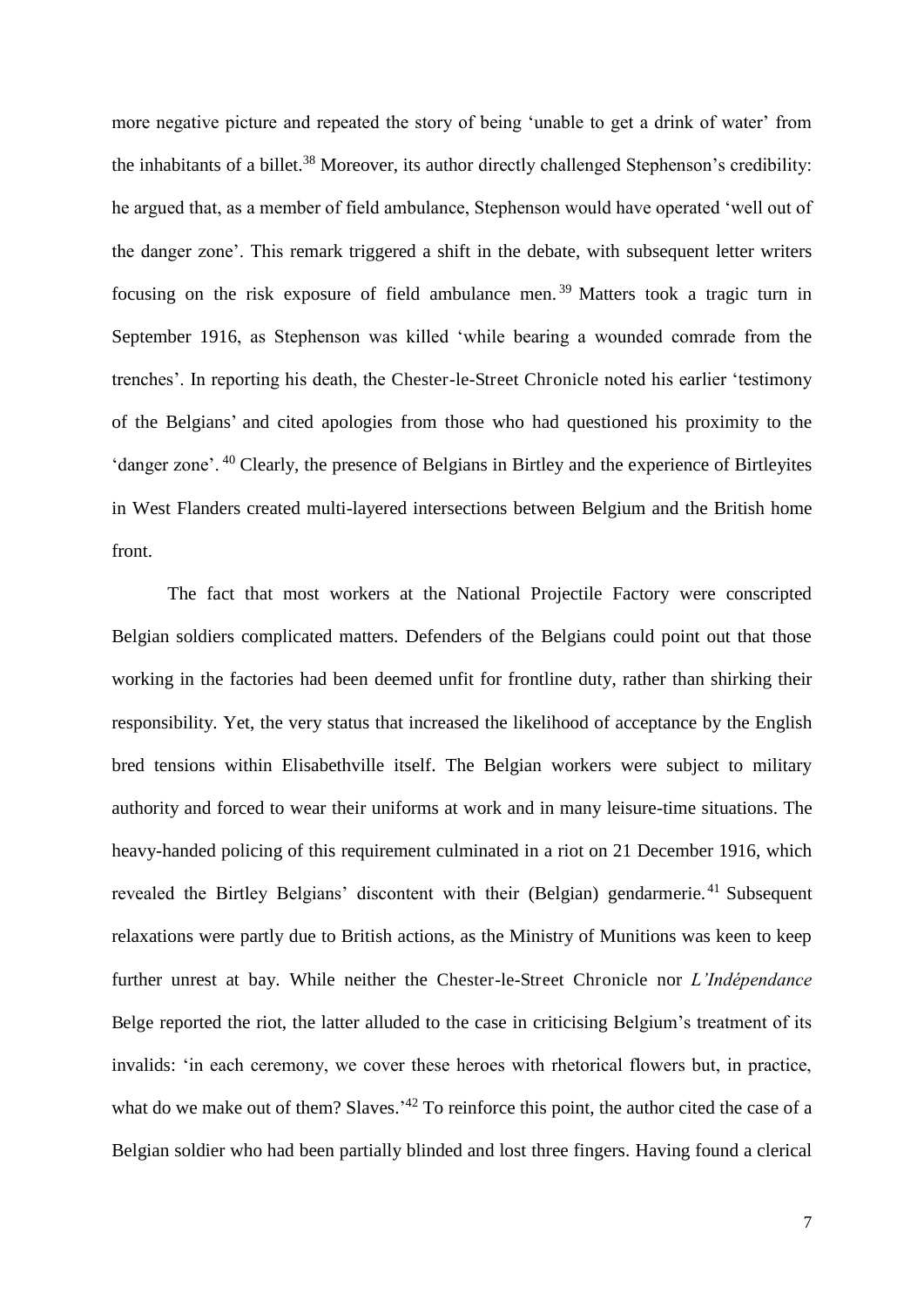job in Paris, he was forced to move to Birtley to work under strenuous and poorly paid conditions. Aimed at a Belgian audience, the piece illustrates how victimhood and heroism were debated within the exile community itself.

While the debate on the Belgians' wartime role decreased in prominence during the final two war years, the Armistice reinvigorated notions of Anglo-British fraternity. Like other parts of England, the North East saw large-scale celebrations after news about the end of fighting had been received.<sup>43</sup> Such enthusiasm extended to the residents of Elisabethville who staged a parade through Birtley. The Chester-le-Street Chronicle dedicated substantial space to the celebrations, noting that the Belgians 'gave practical demonstrations of their great delight that the war was over and no one was more enthusiastic in their display than these Allies, who had found so great hospitality as refugees'.<sup>44</sup> Subsequent festivities included bonfires and a torchlight procession. Furthermore, in the evening of 13 November, the 'British public were allowed into the colony for the first time since it was established three years ago, and thousands availed themselves of the opportunity'.<sup>45</sup> Further celebrations in Birtley and Chester-le-Street followed over the subsequent days, and the local press also reported the warm welcome accorded to British soldiers in liberated Belgium. <sup>46</sup> In this respect, the end of the war involved a symbolic renewal of the wartime alliance at the local level.

#### **II. Social Life**

It may have taken until the Armistice before large numbers of the Birtley population visited Elisabethville, yet traffic in the opposite direction occurred much earlier. For instance, Belgians regularly organised social events at Birtley Hall, which was located beyond the gates of their settlement.<sup>47</sup> One such case was the revue *Faut pas s'en faire*, written by an Elisabethville resident and performed by his compatriots in March 1917. Primarily aimed at a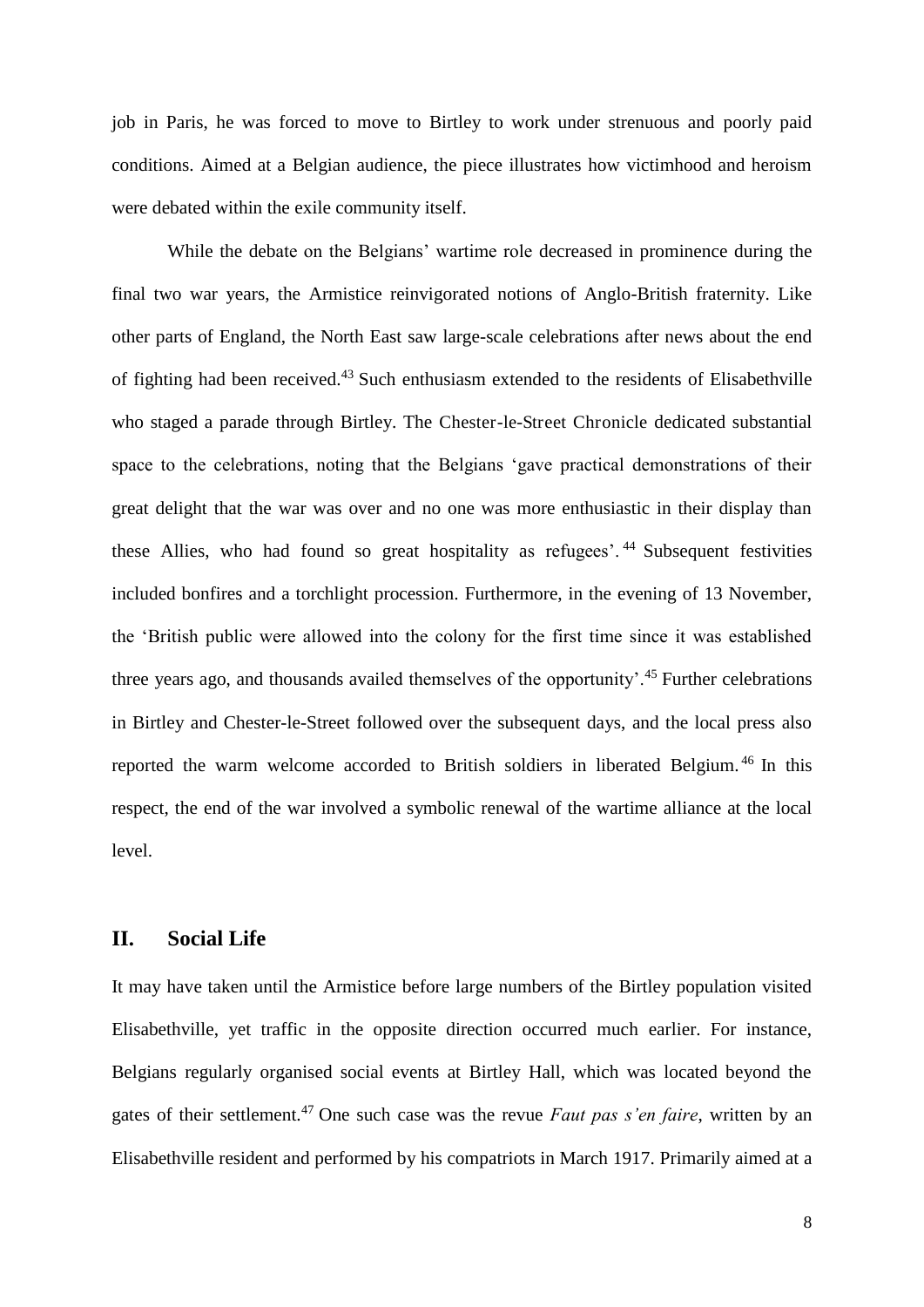Belgian audience, one of its performances was staged in front of local dignitaries, including the Dean of Durham Cathedral and a son of the Earl of Durham. According to a Belgian observer, the evening 'marked once more the pure cordiality that exists between the English and the Belgians'.<sup>48</sup> Less than four months later, Birtley Hall hosted another event with English guests, this time on the occasion of Belgian Independence Day. The Chester-le-Street Chronicle claimed that this venue had never 'entertained a more numerous and cheerful crowd', noting renditions of both the Belgian national anthem and 'God Save the King'.<sup>49</sup> As with the cases discussed in the preceding section of this article, the revue raised funds for a variety of causes: Belgian front soldiers and POWs, child welfare, but also the widows and orphans of British seamen.<sup>50</sup>

Such events indicate that, despite their physical separation, the Birtley Belgians interacted with English people in leisure-time contexts. Sporting events were another element. The Elisabethville football team played against nearby villages such as Framwellgate Moor and Witton Gilbert, and there were also boxing matches with fighters from both countries. <sup>51</sup> Sometimes sports were combined with charitable activity. For example, in August 1918, the Belgian Neptune Swimming Club hosted a gala in the River Wear, including diving and other activities, to raise funds for Belgian POWs.<sup>52</sup>

These activities did not prevent grumbles about a lack of entertainment.<sup>53</sup> Such discontent was partly due to the Belgians' dependency on diversions organised within Elisabethville. The focus on the colony can be linked to alien policy in wartime Britain. The Aliens Restriction Act of August 1914 imposed limitations on the movement of aliens. Its provisions extended to Belgians, who were 'being defined as aliens, even if generally treated as "friendly" ones'.<sup>54</sup> As a result, the travel and residency arrangements of Belgians were subject to strict policing. Peter Cahalan has gone so far as to state that '[b]y a curious irony, the most pitied and admired foreign community in Britain was also the most heavily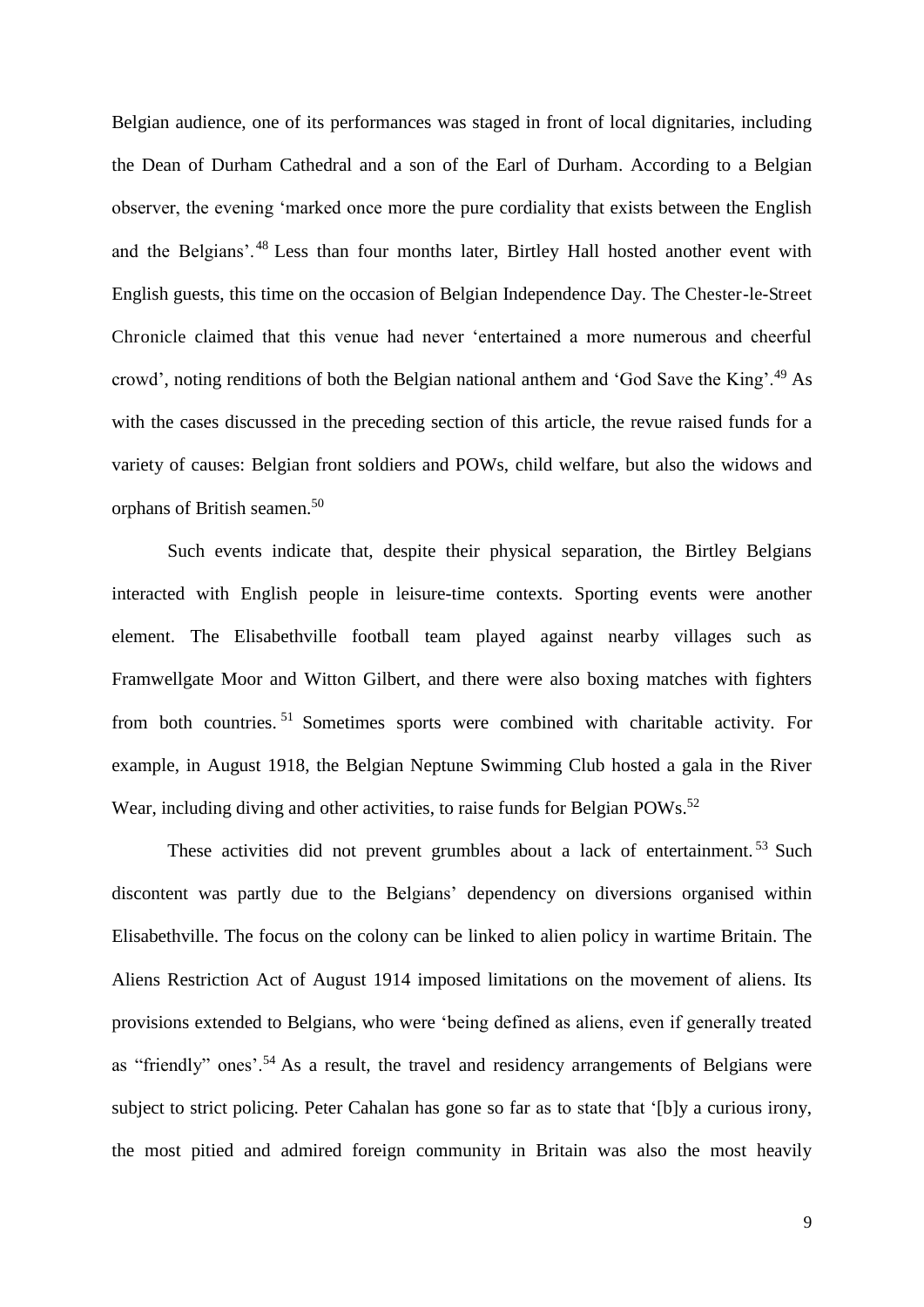supervised, except for the more unfortunate enemy aliens'.<sup>55</sup> Police-court proceedings in Chester-le-Street highlighted the limitations on the freedom of movement, with Belgians facing penalties if they failed to comply with residency regulations.<sup>56</sup> This situation was not peculiar to Elisabethville, yet the fact that its inhabitants lived and worked under military authority imposed further limitations on their ability to venture outside their colony. A degree of liberalisation occurred after the riot of December 1916; nonetheless, the settlement itself remained a key focus for leisure.

Nearby hostelries were one reason why Elisabethville residents sometimes left their village – as illustrated by court proceedings against Belgians who had been 'drunk and disorderly' in Birtley or Chester-le-Street. <sup>57</sup> In some instances, drunkenness resulted in brawls between Belgian and English males.<sup>58</sup> There were also cases of unprovoked attacks, with assailants on both sides.<sup>59</sup> Such incidents triggered debates in Birtley, leading parish councillor Bertram Bolam to defend the Belgians. He argued that '95 per cent of the Belgians are respectable and law-abiding citizens' and pointed out that 'a certain number of our own native residents … are as ready for a fray as the five per cent of the Belgians'. Having noted the small number of problematic individuals on both sides, Bolam pointed the finger at the local pub: 'the two sections of men referred to gravitate to the public house, and unfortunately they fill themselves with drink until the devil in them gets the upper hand, and hot words inside find expression in blows when they get out into the street'.<sup>60</sup> Yet, such tensions seem to have been of low-level nature. There was no equivalent to the anti-Belgian riots that happened in London around May  $1916$ .<sup>61</sup>

Newcastle offered particular attractions, serving as 'the leisure centre for a wide area'.<sup>62</sup> In a sarcastic account, one Belgian commented on the questionable 'pleasure' of such excursions.<sup>63</sup> Faced with a six-day working week, workers had to wait until the end of their Saturday shift before they could leave for the city. The trip involved a journey on an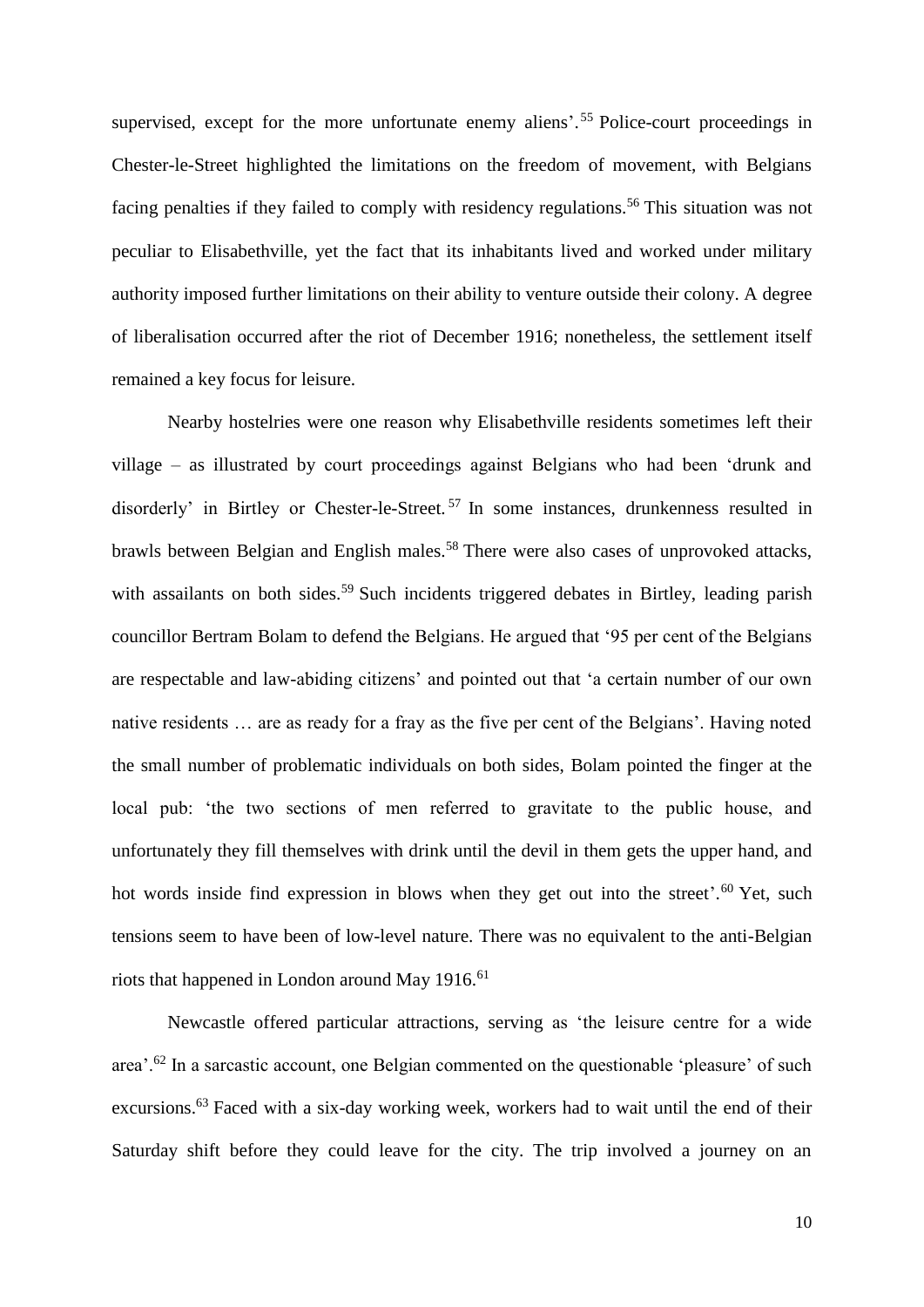overcrowded bus, followed by travel on a similarly busy tram. Tickets for the Empire – a popular variety theatre with an adjoining cinema – were hard to come by, forcing the Belgians to seek out alternative venues. Yet, inebriation and language barriers limited their actual understanding of the performances. The journey back was even more complicated, as space on trams and buses was limited. The account nonetheless concluded that soon after returning, people were anticipating their next trip to Newcastle.<sup>64</sup> Why voluntarily face such trials? Joseph Schlesinger and Douglas McMurtrie – whose role in collecting testimony from Birtley Belgians will be discussed later on – have noted that former Elisabethville residents had 'mixed feelings about Elisabethville'. Many of them viewed the place as a 'haven…but one surrounded by a fence and policed by gendarmes'; for this reason, 'to travel into the surrounding countryside, or even up to Newcastle, was really a treat'.<sup>65</sup> Seen from this angle, an evening in the city proved appealing despite the inconveniences that it entailed.

Belgian excursions into English nightlife also relate to another issue: amorous exploits and sexual liaisons. As early as June 1916, a Birtley resident complained to his newspaper about Belgians 'and our young girls going out with them'. He stressed that 'it would do our eyesight good to see some of our young lads back home from the trenches walking with the girls in the streets again'.<sup>66</sup> The author indicated his misgivings about the Belgians' distance from frontline action. Why, he wondered, would women go out with the Belgians when he had 'never seen a smart looking soldier among them yet'?<sup>67</sup>

Comments such as these reveal concerns with the exiles' impact on gender relations. As Susan Grayzel has noted, Belgian refugees were 'stereotypically represented as feminine and helpless'.<sup>68</sup> Yet, given its overwhelmingly male population, Elisabethville shows that Belgian masculinity also featured in public discourse. Police courts repeatedly tackled relations between Belgian men and English women, often in connection with violations of the residency stipulations. Several of these cases concerned Belgian involvement with the wives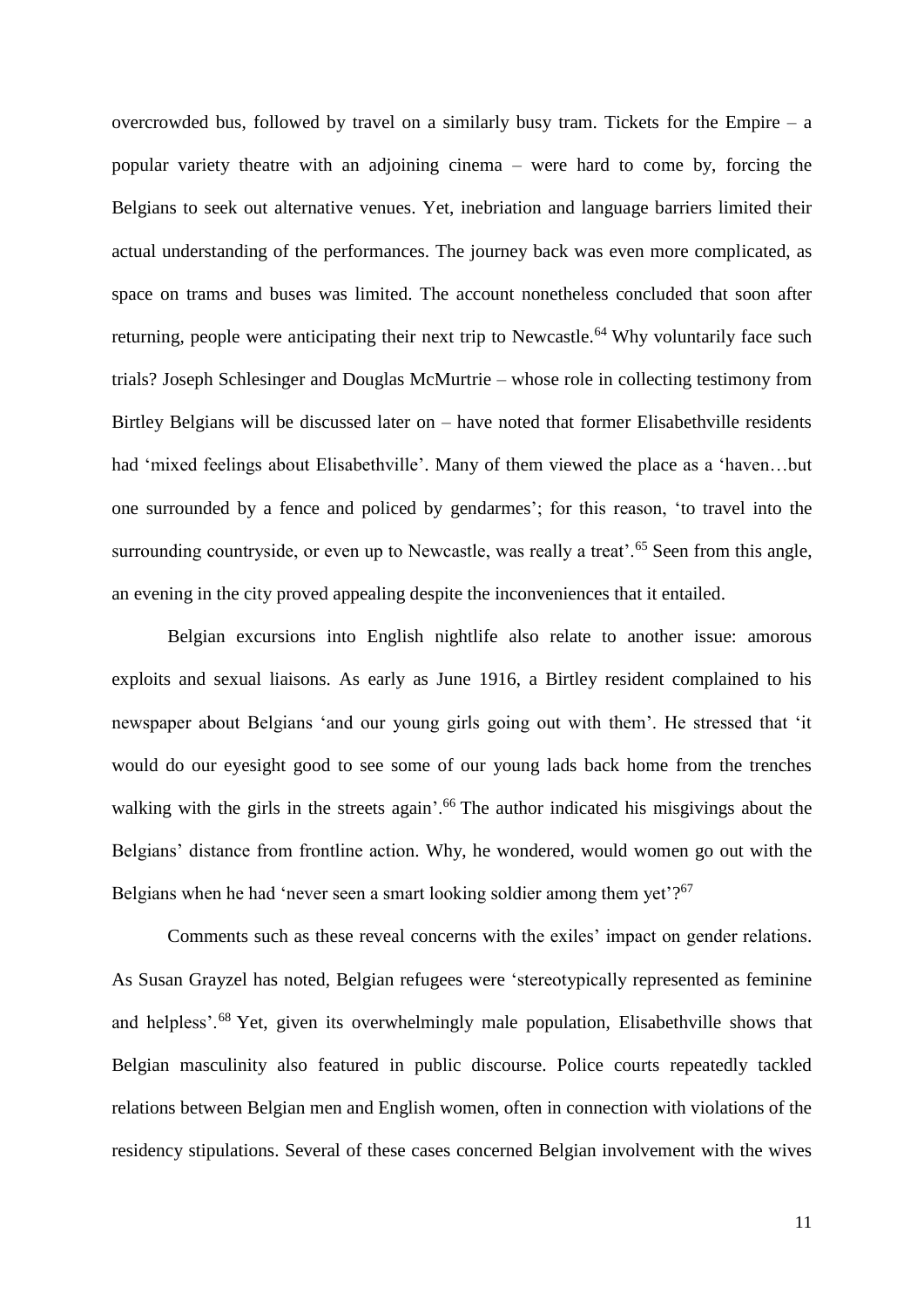of absent English soldiers.<sup>69</sup> By the summer of 1917, concerns about public morality – in particular regarding prostitution – led the District Council to debate the issue. One magistrate argued that the Belgians were hardly worse than the local population. He claimed that they did not corrupt local women as it was mostly 'women who came from Newcastle, Gateshead, Durham and other places' to render sexual services. Other councillors, however, expressed concern about the Belgian presence, arguing that 'that a great number of women who had hitherto been decent were being prostituted by these chaps because the men have a lot of money'.<sup>70</sup> Such claims reveal limitations to British tolerance. In a controversial case of April 1917, five Belgians were sentenced to hard labour after having visited prostitutes in Durham – despite the same act not being illegal for British subjects.<sup>71</sup> Furthermore, in August 1917, the police court heard the case of a Belgian who had lived with a 19-year old English female without notifying the authorities. Although the couple claimed to have met when both had been London-based, the chairman was unsympathetic: he ruled that 'as long as he [the Belgian male] remained in this country he would have to leave English women alone, or he would be deported'.<sup>72</sup>

This is not to say that binational relationships were impossible. With regard to wartime Britain, Michaël Amara has noted that 39 per cent of the 4,093 Belgian weddings between October 1914 and June 1918 were mixed.<sup>73</sup> The Belgians' church in Elisabethville recorded 25 instances of Belgian men marrying British-born women. This figure amounted to nearly 30 per cent of marriages registered in their church parish.<sup>74</sup> Interestingly, only four of the women had been born in the region, raising questions as to whether some of them, like the Belgians, had been recent arrivals. The implication would be that at least in some cases, intermarriage may have involved people who, in different ways, were outsiders from the local community. Regardless of this question, it is striking that Elisabethville – which, unlike other Belgian communities, was physically segregated from the main town  $-$  saw a substantial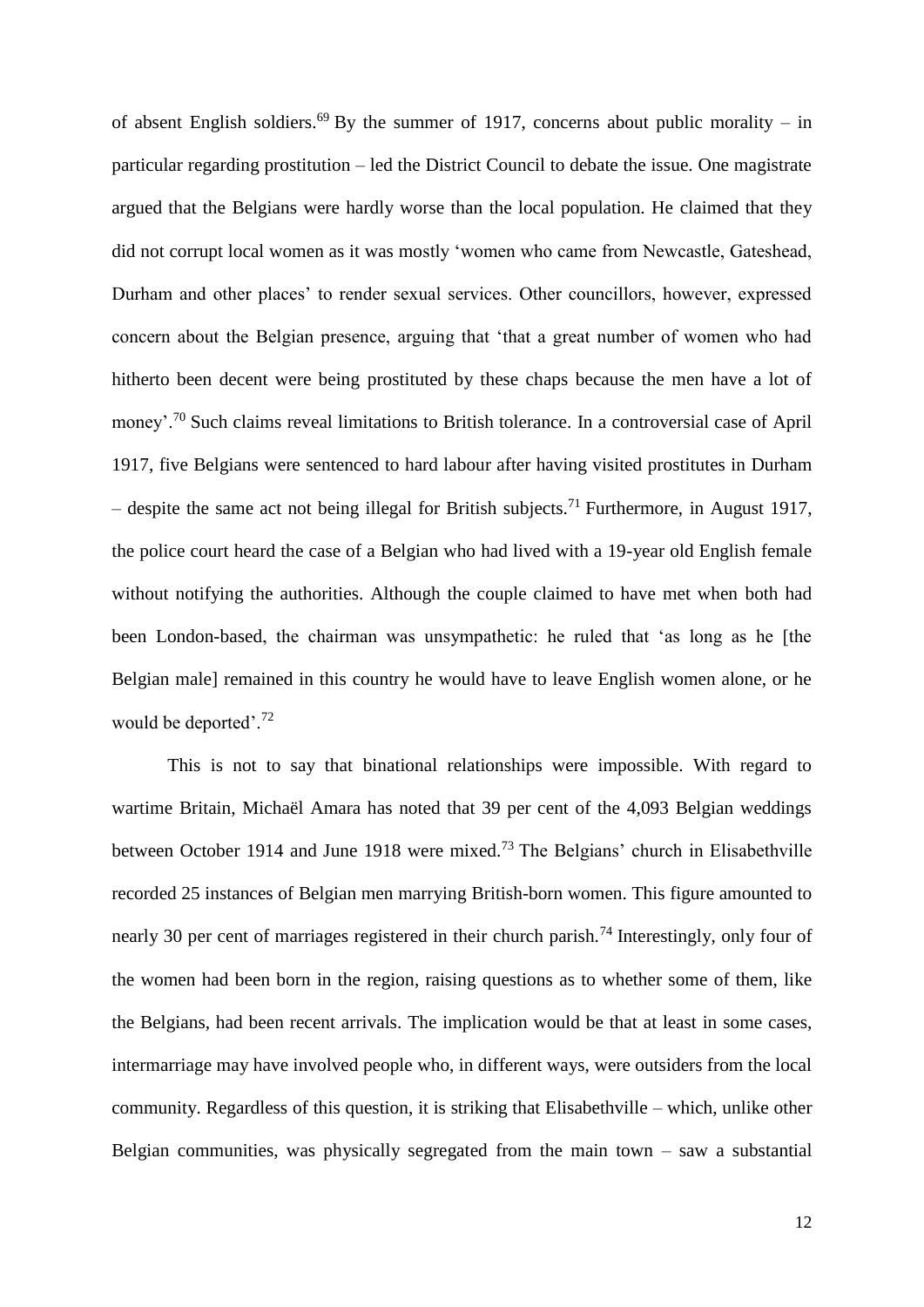degree of intermarriage. These links also meant that some descendants of Birtley Belgians remained in the region.<sup>75</sup>

#### **III. Local Concerns**

In discussing broader developments in the Great War, Peter Gatrell and Philippe Nivet have noted that 'local people criticised refugees for upsetting the balance for the micro-societies represented by town and country communities, and feared their presence as a destabilising force'.<sup>76</sup> Beyond the moral debates discussed in the previous section, it is therefore necessary to consider the socio-economic concerns raised with regard to the Birtley Belgians. Elisabethville was hardly located in a crisis region. Newcastle and its surrounding area 'were at their economic zenith' in the late Victorian and Edwardian era, with the city experiencing 'high levels of prosperity and innovation'. <sup>77</sup> The outbreak of war did not cause an immediate economic downturn. Indeed, government orders meant that Armstrong Whitworth – the company that built both the National Projectile Factory and a neighbouring plant for cartridge cases – experienced significant growth, nearly tripling its workforce and consolidating its pivotal role in the regional economy.<sup>78</sup> Nonetheless, concerns about the Belgian exiles' social and economic impact emerged at various points in the history of Elisabethville.

One factor was the piecemeal fashion in which plans for the creation of a Belgian colony were communicated. From September 1915, it was well-known locally that a munitions factory would be built, but not that its workforce was going to be Belgian. The immediate issue for the press, for the Birtley Parish Council and for the District Council was therefore the fear of a 'house famine': the question of how Birtley could build accommodation for up to  $6,000$  workers.<sup>79</sup> One month later, it was announced that the local authorities would not have to concern themselves with this matter – because the workers at the new factory would be Belgian, to be housed according to arrangements by the Ministry of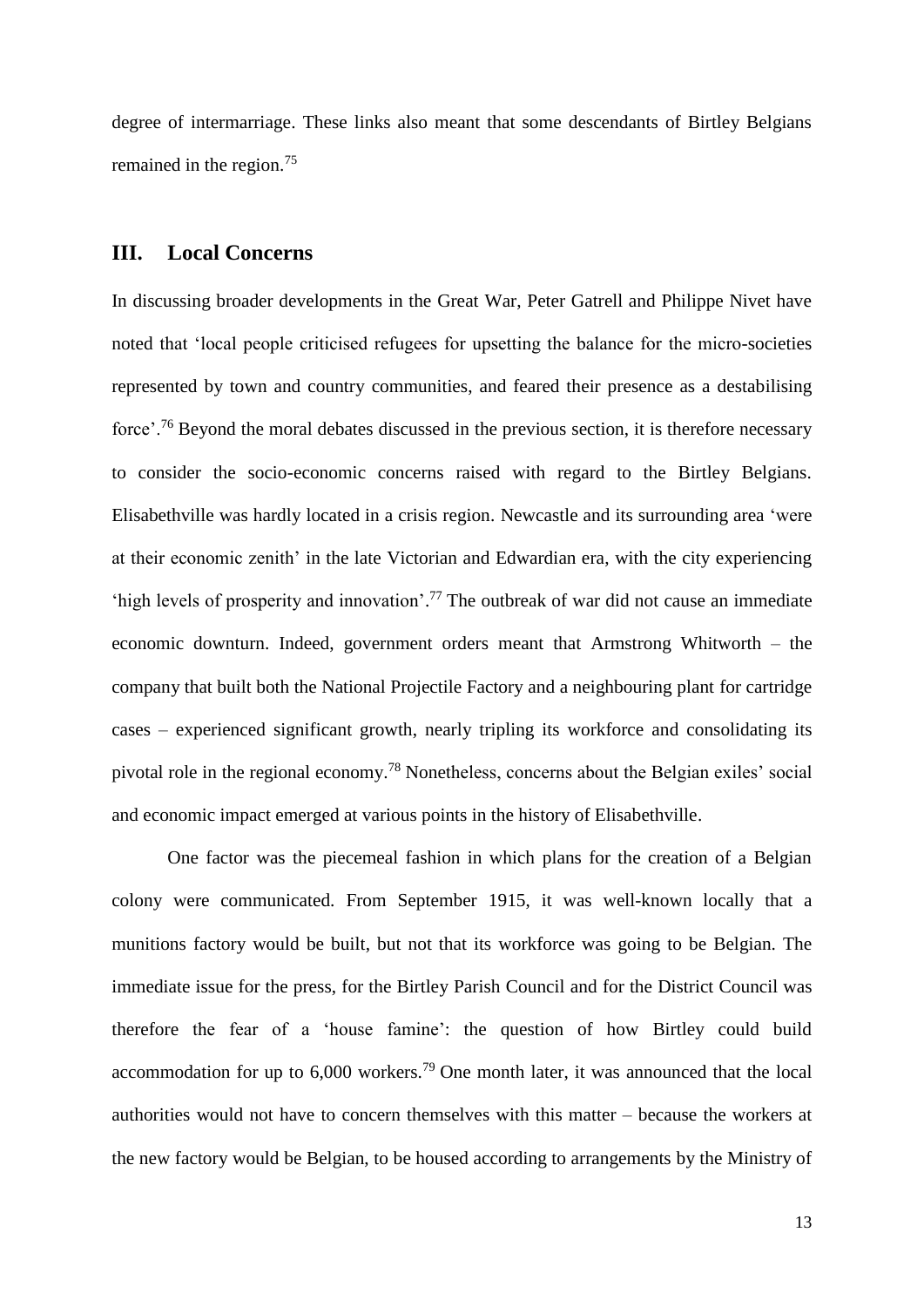Munitions.<sup>80</sup> The news caused controversy, especially as it was anticipated that the new settlement would double the town's population. By early November, one resident reported that Birtley was 'in a perfect ferment about the proposed Belgian Colony that is to be planted in its midst.'<sup>81</sup> Another correspondent went further, labelling the Belgians 'a lazy, dishonest, dirty, immoral, degrading class of people'. He predicted that 'if these Belgians are allowed to settle in Birtley there will be a greater war to be fought by the working class. If once they are here they will not only have the monopoly of the Munition Works, but the various Brick Works, and Iron Works.<sup>82</sup> Others rejected such views, arguing that the town 'should rather be ready to welcome and help the poor Belgians who have been driven from their homes and means of living' whilst defending the Belgians as 'a good class of people'.<sup>83</sup> By December, the Chester-le-Street Chronicle had received so many letters that it was unable to print all correspondence on this matter. To allay local fears, it published an interview with a Belgian who addressed various concerns.<sup>84</sup>

In many respects, the use of Belgians in armaments work was a response to the challenges faced by the wartime economy. As Antoine Prost has noted, 'nowhere were there sufficient numbers of men to supply both factories and armies at the same time'.<sup>85</sup> As the factory population largely consisted of soldiers who had been injured, the Belgian and British authorities could counter allegations that they were employing 'shirkers'. <sup>86</sup> This did not prevent some local respondents from making claims to the contrary. As early as April 1916, one resident suggested that 'the people of Birtley will have asked themselves the question as to whether they live in Birtley or Belgium' and then commented:

What seems to be the strangest feature about is the quantity of young men of 'fighting weight' who are employed. It's bad enough having those who are past fighting, but when we have hundreds of men of military age taking the place of our own men, it calls forth the real English spirit.<sup>87</sup>

14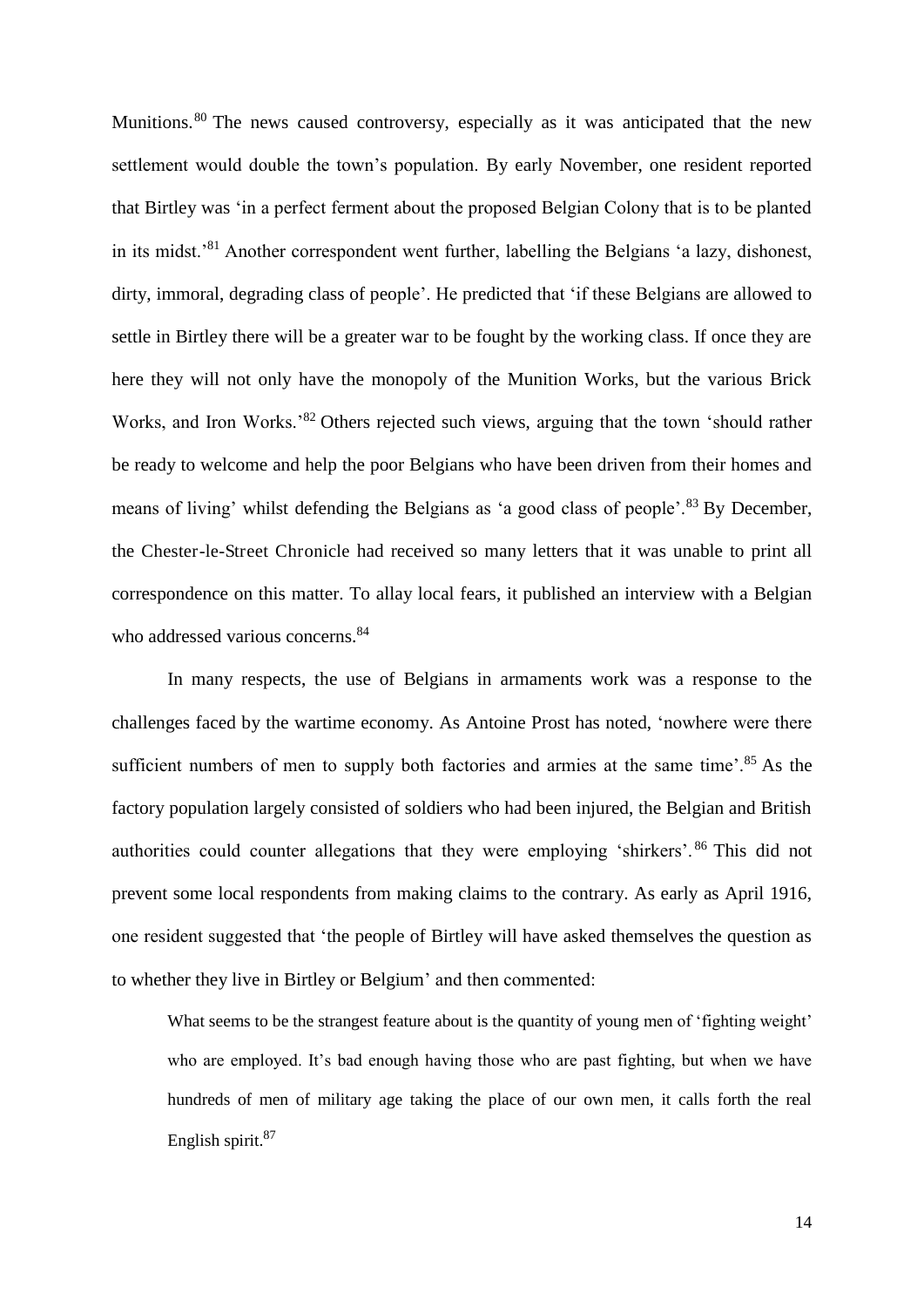In addition, Belgian workers faced suspicions that they would drive down wages.<sup>88</sup> In 1917, W. T. Kelly of the Amalgamated Society of Engineers commented on this issue in an interview with the Indépendance Belge. The newspaper introduced Kelly as the 'best friend of the Belgians' and noted that he had intervened 'to good effect' in Birtley. Kelly conceded that many people had initially been distrustful of Belgian labour, just as earlier generations had expressed apprehensions about migrant labour from Ireland and Scotland. This situation had now improved as 'Belgians respect the working conditions of English workers'. Jokingly, he claimed that their only fault might be that they worked too much.<sup>89</sup> Such statements need to be read with caution. In addressing a Belgian audience, Kelly arguably sought to convey an optimistic picture of the situation. On average, Belgians did indeed work longer hours than their British counterparts, yet their labour conditions made them take industrial action in several workplaces.<sup>90</sup> Furthermore, the strategy of employing an all-Belgian workforce – with Birtley being but one example – highlights fears that a mixed factory population might produce tensions.

 The Belgian presence in Birtley also triggered questions about access to public services. Shortly after the arrival of the first Belgians, the vice-president of the Board of Guardians, J.R. Mole, mentioned the case of a Belgian who had sought treatment at the workhouse hospital, asking who would pay for such services. Access to local health provision did not turn into a recurring issue, as Elisabethville received its own hospital.<sup>91</sup> There were, however, further concerns about the Belgians' impact on local facilities: in 1917, Birtley Parish Council received complaints about their use of the post office, 'though they have a fully equipped office in their own village'.<sup>92</sup> A more serious issue arose in March 1918. Mole – who sat on the Rural Food Control Committee – claimed that Elisabethville and the National Projectile Factory were benefiting from higher meat allowances.<sup>93</sup> The allegations of preferential treatment met with an official denial. They also inspired the Ministry of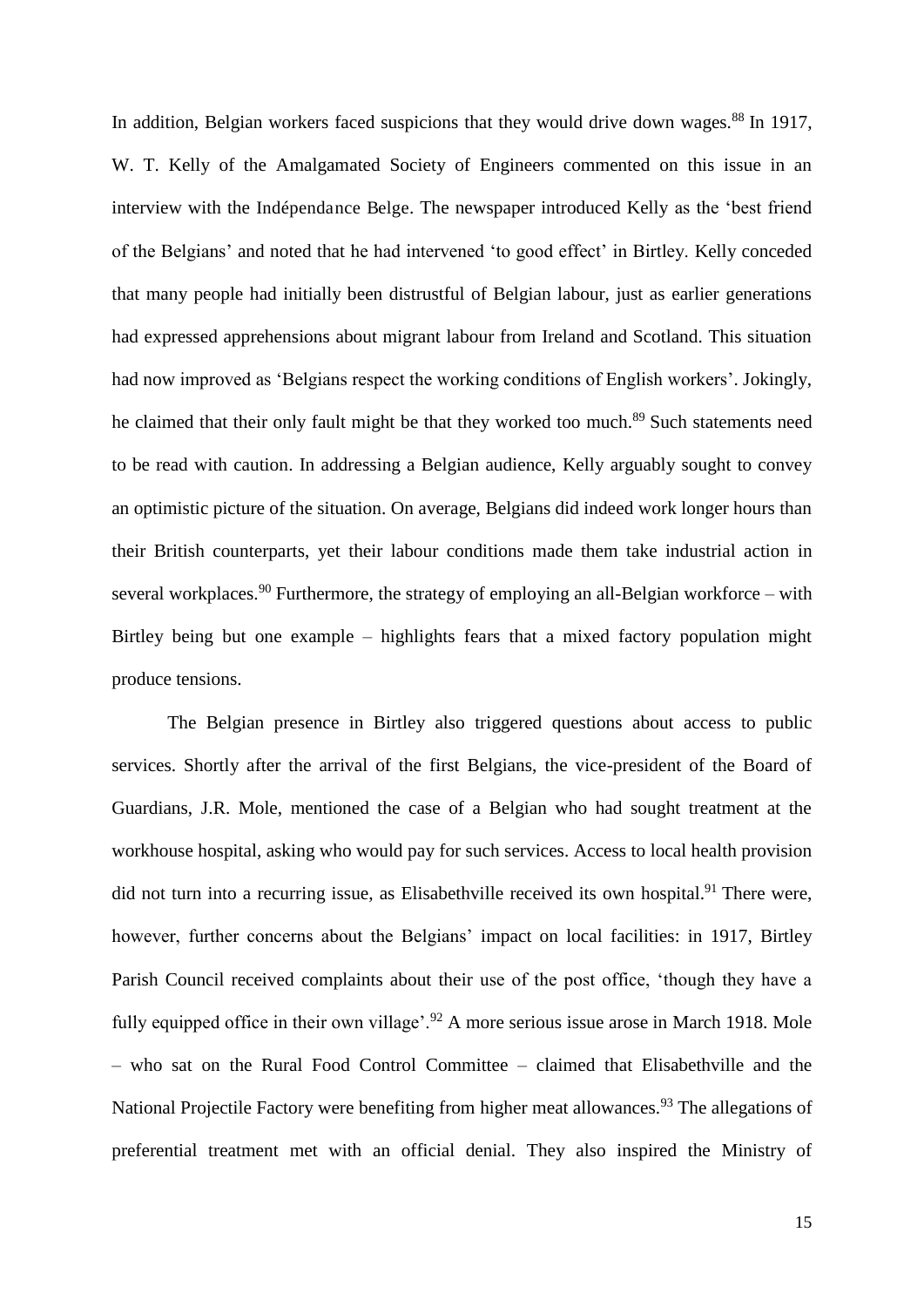Munitions to invite the press on a tour of Elisabethville, including a 'meatless lunch' as well as a school choir's renditions of 'Rule Britannia' and the national anthems of both countries.<sup>94</sup> Subsequent complaints arose with regard to fuel controls – although the end of the war prevented them from becoming a major issue.<sup>95</sup> Such examples indicate that the authorities had to maintain a delicate balancing act when it came to the socio-economic footprint of the Belgian community.

#### **IV. Remembering the Birtley Belgians**

As both Tony Kushner and Peter Gatrell have noted, refugees have only met with limited commemorative activity. <sup>96</sup> For host societies, past acts of hospitality often sit uneasily alongside contemporaneous debates about immigration. At the same time, countries of origin have not always taken active steps to commemorate the experience of their exiles. The Belgian case suggests potential reasons for such reluctance. Sophie De Schaepdrijver has argued that there had been 'two Belgiums' during the war: 'one occupied, the other in exile'. <sup>97</sup> A commemoration of wartime displacement would therefore have served as reminder of the divisions between the two parts. It is worth noting, however, that the history of Belgian exile did not end in 1918 as the German attack of 1940 resulted in further displacement. While the scale of this movement was much smaller – Belgian exiles in Britain amounted to around 15,000 in this period – the Second World War did cause a renewal of Anglo-Belgian bonds, with London hosting the Belgian government-in-exile.<sup>98</sup>

What about local legacies? Elisabethville ceased to exist soon after the Armistice. Between December 1918 and February 1919, seven ships sailed from Hull to Antwerp, taking around 6,000 Birtley Belgians with them.<sup>99</sup> Only a small number stayed behind whilst their former village was put to different use: in the interwar years, it housed British workers in what had now been turned into a 'Government Instructional Company'.<sup>100</sup> The subsequent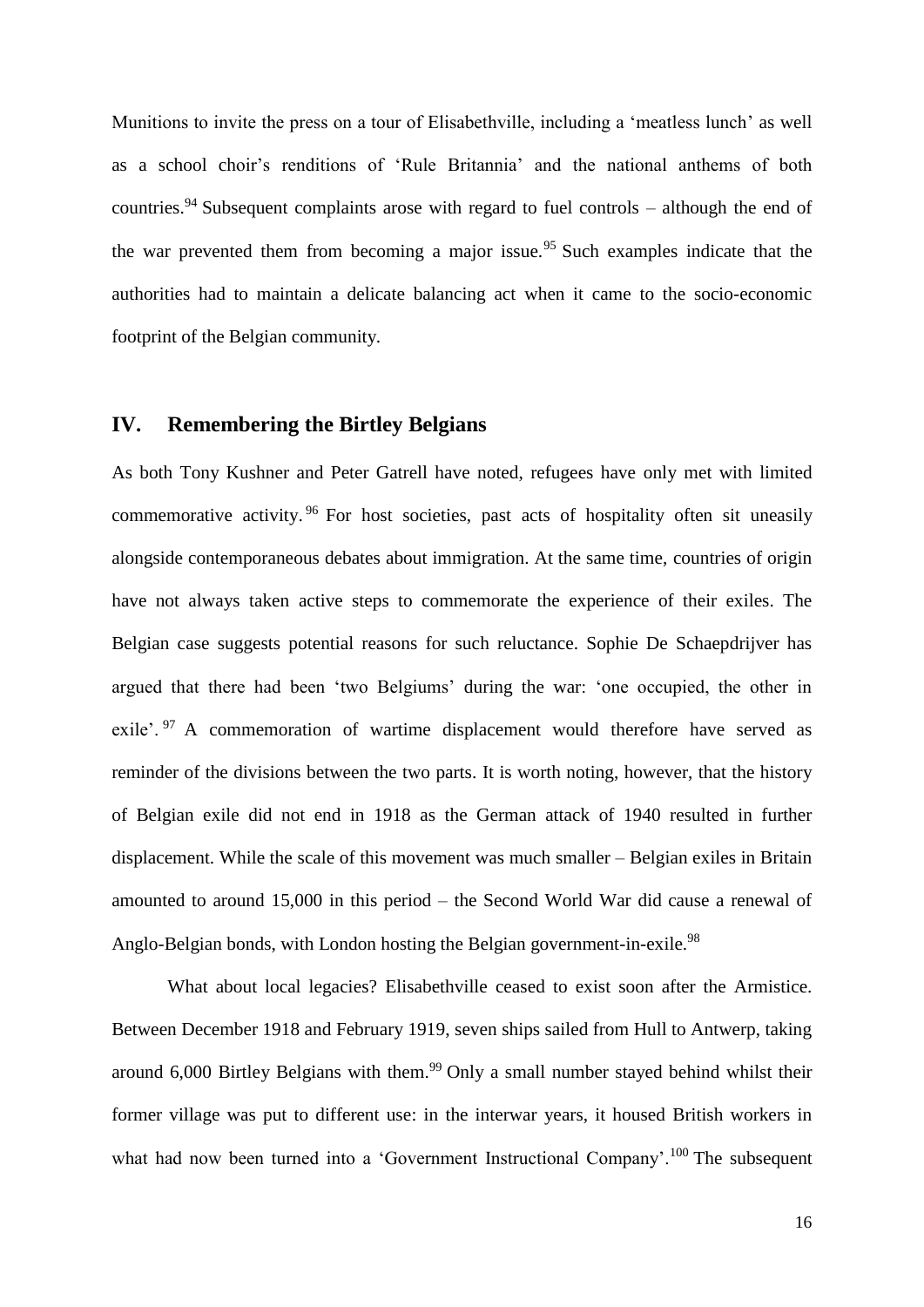demolition of nearly all the colony's buildings may explain why present-day accounts tend to describe the case of the Birtley Belgians in terms of a 'forgotten history'.<sup>101</sup> However, at least locally, the term 'forgotten' is hardly accurate. In 1988, a project involving academics from Durham University and local teachers investigated the history of Elisabethville, initially with a focus on the former Belgian cemetery, whose derelict nature had caused consternation already in the late 1970s.<sup>102</sup> This initiative resulted in a publication by Joseph Schlesinger and Douglas McMurtrie, gathering information and testimony on Elisabethville. The authors noted various traces left by Elisabethville: 'In the locality, where the cemetery is known as "the Belgian Graveyard" and the village "the huts", the story of "Elisabethville" is well known and often talked about. Older members of the community remember its existence, and children have heard stories from their parents.'<sup>103</sup> In 2006, Schlesinger and McMurtrie's work spawned a follow-up publication, authored by John Bygate, a retired schoolteacher.<sup>104</sup> Since then, the centenary of the Great War has attracted further interest, from the local press to the BBC's 'World War One at Home' project.<sup>105</sup>

It is not only the media that has raised awareness of Elisabethville. In May 2009, Beamish, the North of England Open Air Museum, launched a project on the Birtley Belgians. This initiative included an exhibition that was also displayed at Birtley Library, the Gateshead Heritage Centre and local schools.<sup>106</sup> The educational dimension was important, as the museum produced a tool pack, explaining how school teachers might use the case of Elisabethville for different classes and age groups. Its authors pointed out the connection to a theme of the National Curriculum, namely 'Identities and Diversity: Living Together in the UK'.<sup>107</sup> The notion that Elisabethville might offer lessons on coexistence was already inherent in Schlesinger and McMurtrie's 1988 publication:

Many of us are probably unaware of the extent to which our local environment has been affected by influences from the rest of Europe, and of how the discovery of these associations

17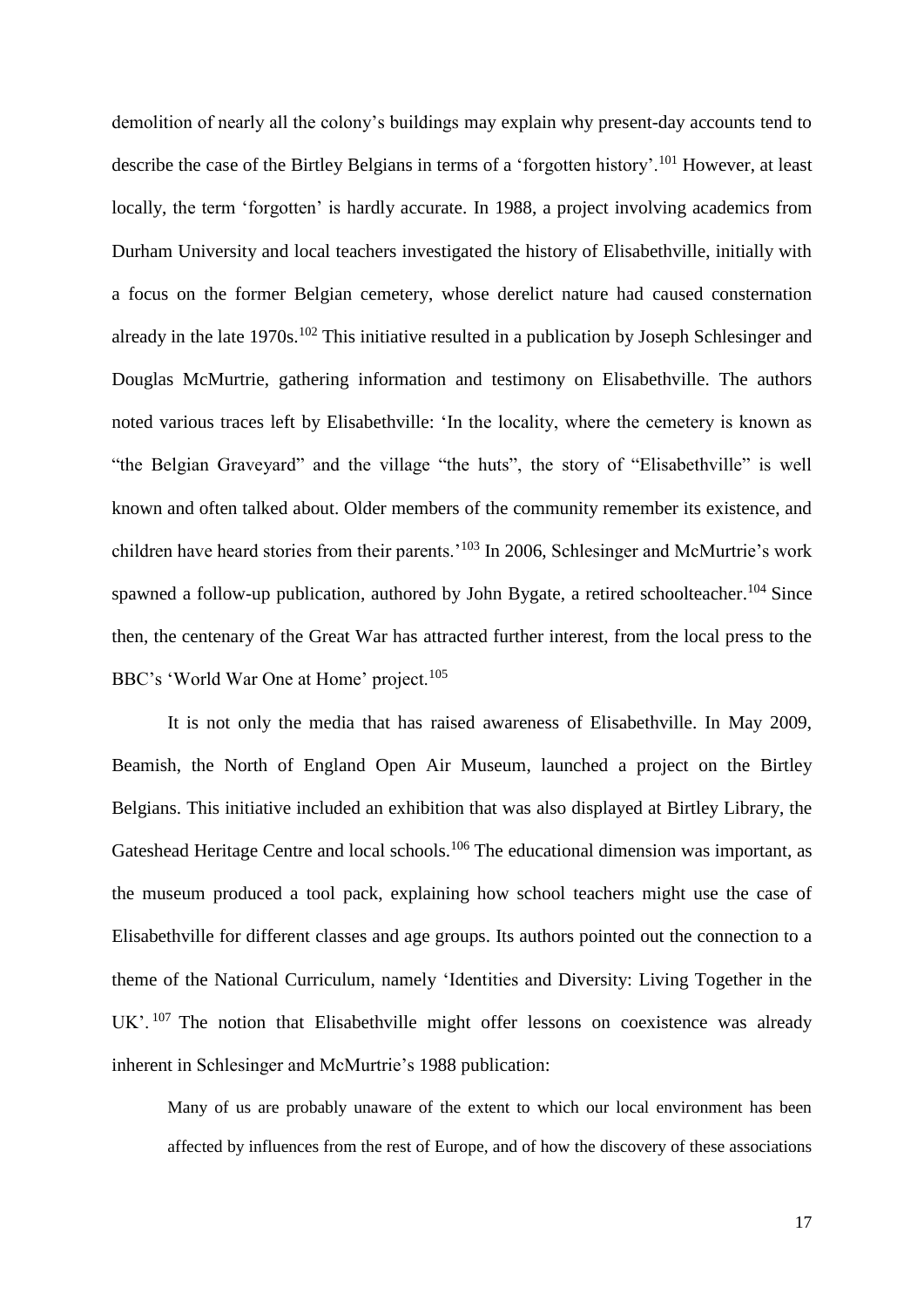can be the starting-point for useful lessons about ourselves and our Continental neighbours… [T]he exercise has been a study in 'international understanding', especially in coming to understand our near neighbours; the breaking down of ignorance – which often leads to fear and distrust – and the fostering of not just 'knowing about' but also sympathetically appreciating others and their way of life.<sup>108</sup>

This statement illustrates why Elisabethville has been taken up in various public history contexts: evidently, the colony's history suggests the possibility of coexistence in an era of conflict. The settlement's instructive potential was noted during its own lifetime: in June 1918, an article described it as 'a memorial raised by the British Government in honour of the tie which binds England to Belgium'.<sup>109</sup> While it is indeed possible to consider Elisabethville as an instance of wartime hospitality, it is equally important to acknowledge the frictions provoked by the Belgian settlement. As this article has shown, the local response to Elisabethville and its residents involved debates about the nature of the Anglo-Belgian wartime alliance, about foreigners' impact on public morality as well as various 'bread and butter' issues.

At the same time, the case offers more general insights into the Great War. Firstly, it confirms Peter Gatrell's argument that '[t]he history of wartime displacement is also a story of cultural contacts, the construction of new social and national identities and the demonstration of philanthropic concern.' <sup>110</sup> These aspects all figured prominently in Elisabethville, whose existence cannot be separated from the large refugee wave that had preceded its creation. Secondly, the case of Elisabethville draws attention to Tammy Proctor's argument that the home and battle front cannot be divided into 'two easily defined zones' as such distinctions would ignore 'not only the overlaps between the two but also the movements between them.'<sup>111</sup> As this article has shown, debates around the Birtley Belgians connected the local English community with local sons who served in Flanders. The Belgian settlement added a further dimension, namely a diasporic Belgian 'home' front.<sup>112</sup> In this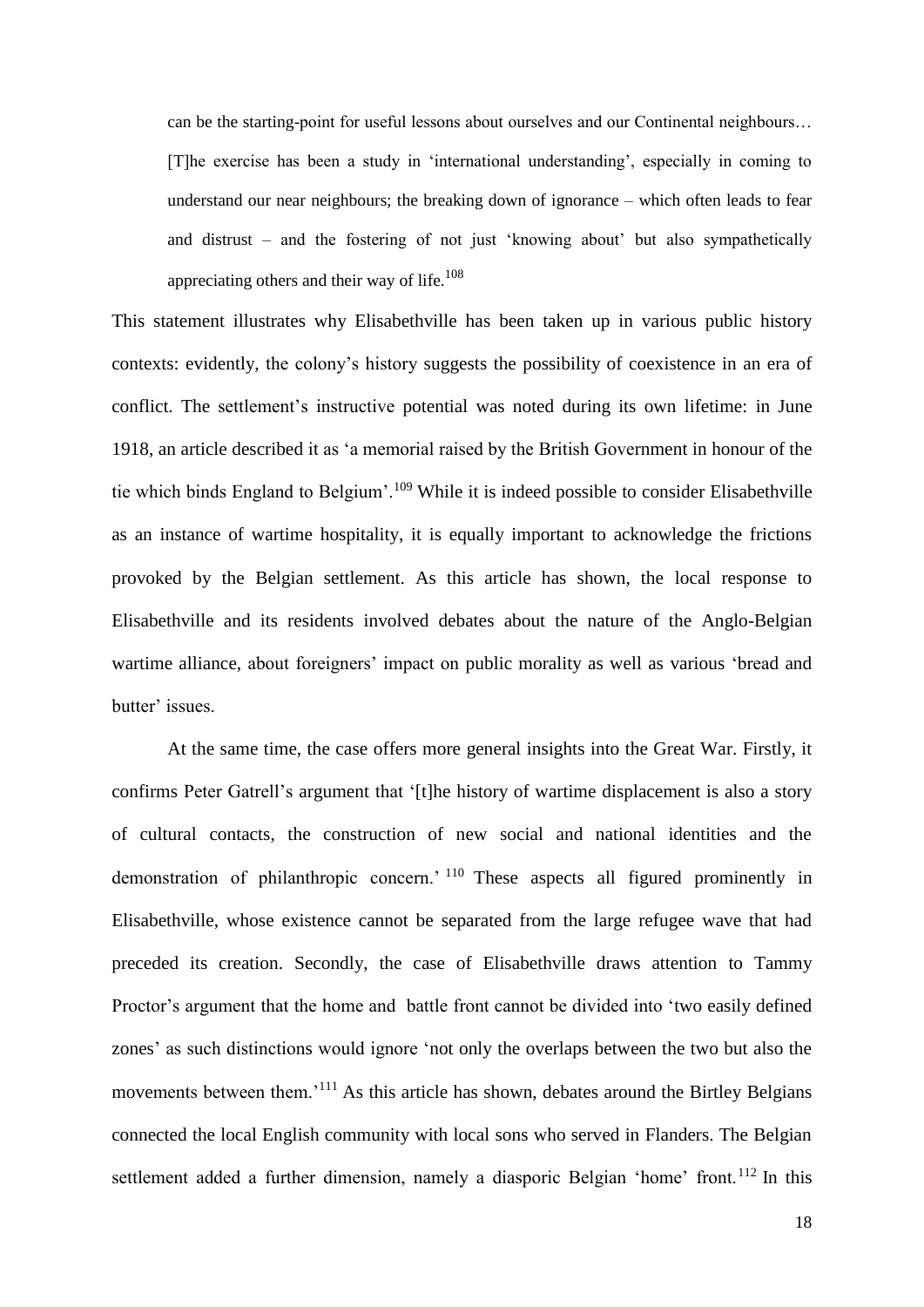respect, the case of Elisabethville forces us to consider the intersections and interactions far

from the battlefields of the Western Front.

#### **Acknowledgements**

The author wishes to thank Jacqueline Jenkinson, Avram Taylor and the anonymous

reviewers for their helpful comments on this article.

#### **Notes**

 $\overline{a}$ 

2 Gatrell and Nivet, 'Refugees and Exiles', 190. Amara, *Des Belges à l'épreuve de l'Exil*.

- 4 Panayi, Immigration History of Britain, 278.
- <sup>5</sup> University of Portsmouth, 'Birtley through Time / Population Statistics / Total Population', A Vision of Britain through Time, http://www.visionofbritain.org.uk/unit/10132307/cube/TOT\_POP (accessed May 11, 2015). <sup>6</sup> Entry passes for English people were issued by the Chief Constable of the County of Durham. See e.g. 'Entry
- Pass, Elisabethville, Birtley (1917)', GL002961, Gateshead Library, online via
- http://www.gatesheadlocalstudies.com (accessed 20 March 2016). On the agreement for the general policing arrangements in Elisabethville, see Bygate, Of Arms, 49.
- 7 Gatrell and Nivet, 'Refugees and Exiles', 197. See also Holmes, *John Bull's Island*, 91.
- 8 Schlesinger and McMurtrie, The Birtley Belgians, 30; Amara, *Des Belges à l'épreuve de l'Exil*, 220.
- 9 Proctor, Civilians in a World at War, 2–3.
- <sup>10</sup> Amara, *Des Belges à l'épreuve de l'Exile*, 201; Cahalan, Belgian Refugee Relief, 247–252.
- <sup>11</sup> Fabry, Nos 'Hors-Combat'; Bygate, Of Arms; Schlesinger and McMurtrie, The Birtley Belgians. See also the informative website http://www.birtley-elisabethville.be (accessed May 22, 2015).
- <sup>12</sup> Gatrell and Nivet, 'Refugees and Exiles', 195. On changing attitudes, see also Holmes, *John Bull's Island*, 110; Marwick, The Deluge, 84.
- <sup>13</sup> Kushner, 'Belgian Refugees in Britain', 11.
- <sup>14</sup> Amara, *Des Belges à l'épreuve de l'Exil*, 15. For examples, see Cahalan, Belgian Refugee Relief; Grant, Philanthropy and Voluntary Action.

<sup>15</sup> On British representations of German actions in Belgium, see Gregory, The Last Great War, 40–55 and 63– 69. On the actions themselves, see Horne and Kramer, German Atrocities; Zuckerman, The Rape of Belgium; Lipkins, Rehearsals.

- <sup>16</sup> Purseigle, 'A Wave On Our Shores', 433.
- <sup>17</sup> Kushner, 'Local Heroes', 7. See also Cahalan, Belgian Refugee Relief, 5–6,

<sup>18</sup> 'For the Belgian Refugees' (Chester-le-Street Chronicle, 23 October 1914); 'Helping the Belgians' (Chesterle-Street Chronicle, 6 November 1914); 'Belgian Friends at Birtley' (The Illustrated Chronicle, 21 November 1914).

- 19 'Les Nôtres. Réunions, avis, etc.' (*L'Indépendance Belge*, 2 March 1916).
- <sup>20</sup> Jones, 'Prisoners of War', 273. For the wider context, see Jones, 'International or Transnational'.

<sup>21</sup> 'Les Echos' (*L'Indépendance Belge*, 15 June 1916). On the fundraising of Elisabethville's associations, see Fabry, Nos *'*Hors-Combat*'*, 54–55.

- <sup>22</sup> Ibid. See also 'Les Nôtres. Réunions, avis, etc.' (*L'Indépendance Belge*, 4 September 1916).
- <sup>23</sup> Gatrell, 'Refugees and Forced Migrants', 94.
- <sup>24</sup> On the newspaper's importance in pre-war Belgium, see Van den Dungen, Milieux de presse.
- <sup>25</sup> 'Belgian Comradeship to the British' (Chester-le-Street Chronicle, 15 December 1916).
- <sup>26</sup> Fabry, Nos *'*Hors-Combat*'*, 57; 'Belgian War Relics' (Chester-le-Street Chronicle, 24 August 1917).
- <sup>27</sup> 'Generous Belgians' (Chester-le-Street Chronicle, 4 January 1918).

<sup>&</sup>lt;sup>1</sup> Proctor, Civilians in a World at War, 115. See also Gatrell, Making of the Modern Refugee, 19–51; Marrus, The Unwanted; Kushner and Knox, Refugees in an Age of Genocide.

<sup>3</sup> Kushner, 'Belgian Refugees in Britain', 2.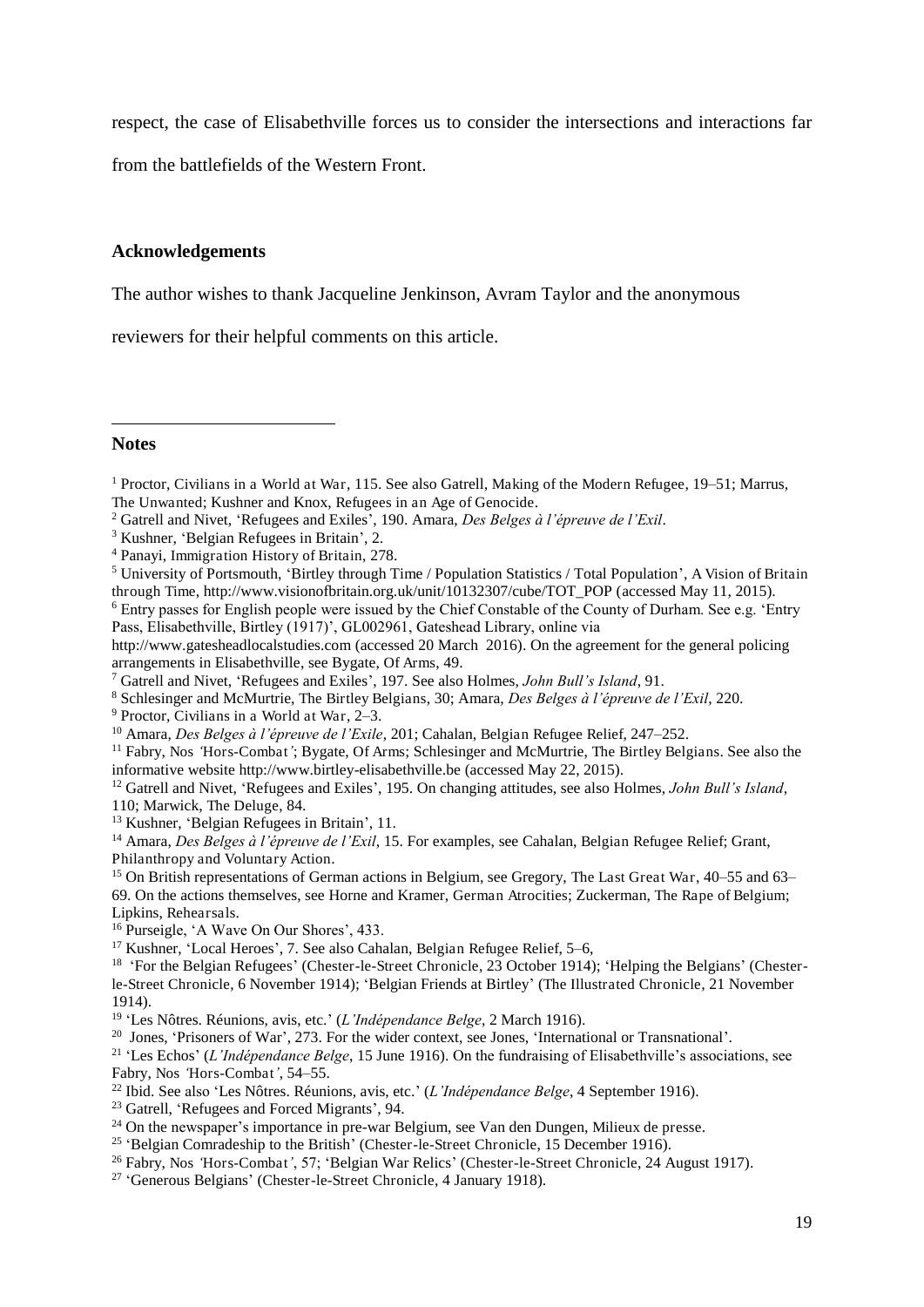<sup>31</sup> 'Ingratitude! Soldiers' Complaints of Unkindness by Belgian Peasants' (Illustrated Chronicle, 9 March 1916).

<sup>34</sup> See, for example, with a focus on Liverpool: Finn, 'Local Heroes'.

<sup>35</sup> 'Birtley and Belgians. Soldier Defends Our Allies After 20 Months' Experience' (Chester-le-Street Chronicle, 16 June 1916). His letter responded to 'A Young Man's Opinion' (Chester-le-Street Chronicle, 26 May 1916).

<sup>36</sup> Ibid.

 $\overline{a}$ 

<sup>37</sup> 'Birtley and the Belgians' (Chester-le-Street Chronicle, 11 August 1916).

<sup>38</sup> Ibid.

<sup>39</sup> 'The Danger Zone' and 'The Danger Zone: Further Opinions' (Chester-le-Street Chronicle, 1 September 1916). A belated contribution to the debate came from Mesopotamia: 'The Danger Zone' (Chester-le-Street Chronicle, 3 November 1916).

<sup>40</sup> 'The Danger Zone: Tragic Commentary' (Chester-le-Street Chronicle, 22 September 1916) ; 'PTE. Stephenson, R.A.M.C.' (Chester-le-Street Chronicle, 14 October 1916); 'As It Should Be' (Chester-le-Street Chronicle, 20 October 1916).

<sup>41</sup> On this riot, see Bygate, Of Arms, 77–91.

<sup>42</sup> A. de Lavaux, 'Pour nos réformés' (*L'Indépendance Belge*, 19 February 1917).

<sup>43</sup> Liddle, 'Britons on the Home Front', 77.

<sup>44</sup> 'Tidings of Peace. How They Were Received Locally. Great Rejoicings' (Chester-le-Street Chronicle, 15 November 1918).

 $45$  Ibid.

<sup>46</sup> 'Great Peace Service: United Gathering' (Chester-le-Street Chronicle, 22 November 1918); 'Anglo-Belgian Effort' (Chester-le-Street Chronicle, 6 December 1918); 'Belgians Welcome Liberators' (Chester-le-Street Chronicle, 20 December 1918).

47 'Concerts et théâtres. Birtley-Elisabethville' (*L'Indépendance Belge*, 2 November 1917); 'Un grand concert à Birtley' (*L'Indépendance Belge*, 6 April 1918).

<sup>48</sup> Raoul le Brun, 'A Birtley: Un heureux changement' (*L'Indépendance Belge*, 24 March 1917).

<sup>49</sup> 'Belgian Independence: Enthusiastic Ceremony' (Chester-le-Street Chronicle, 27 July 1917). See also Fabry, Nos *'*Hors-Combat*'*, 90

50 'Comité des fêtes Elisabethville Birtley' (*L'Indépendance Belge*, 20 July 1917).

51 'Football' and 'Le Boxe' (Birtley Echo, 24 November 1917); 'Football' and 'Le Boxe' (Birtley Echo, 15 December 1917).

<sup>52</sup> 'Belgian Gala. For War Prisoners' Benefit' (Chester-le-Street Chronicle, 9 August 1918). See also Fabry, Nos *'*Hors-Combat*'*, 78–79.

53 'A Elisabethville (Birtley)' (*L'Indépendance Belge*, 8 August 1918).

<sup>54</sup> Kushner, 'Local Heroes', 22; Gatrell, 'Refugees and Forced Migrants', 91.

<sup>55</sup> Cahalan, Belgian Refugee Relief, 402.

56 'Police Court' (Chester-le-Street Chronicle, 13 July 1917); 'Police Court' (Chester-le-Street Chronicle, 27 July 1917).

57 'Police Court' (Chester-le-Street Chronicle, 6 April 1917); 'Police Court' (Chester-le-Street Chronicle, 5 October 1917).

58 'Police Court: Englishman and Belgian at Blows' (Chester-le-Street Chronicle, 18 May 1917).

59 'Police Court: Belgian Assault Case' (Chester-le-Street Chronicle, 23 March 1917); 'Police Court: Assault on Belgian' (Chester-le-Street Chronicle, 29 June 1917).

<sup>60</sup> Bertram Bolam, 'Act as Comrades' (Chester-le-Street Chronicle, 2 June 1916).

<sup>61</sup> Amara, *Des Belges à l'épreuve de l'Exil*, 346; Kushner, 'Local Heroes', 16–17. On tensions in this period, see also Purseigle, 'A Wave On Our Shores', 441.

<sup>62</sup> Purdue, Newcastle, 256.

<sup>63</sup> Jean Meganck, 'Croquis et silhouettes: Le "plaisir" d'aller à Newcastle' (Birtley Echo, 24 November 1917). The Birtley Echo had been founded in 1917 as a publication specifically for the Birtley Belgians: 'Les Echos'

(*L'Indépendance Belge*, 30 June 1917).

<sup>64</sup> Meganck, 'Croquis et silhouettes'.

<sup>65</sup> Schlesinger and McMurtrie, The Birtley Belgians, 16.

<sup>66</sup> Anon. [A Britisher], 'A Grumble' (Chester-le-Street Chronicle, 9 June 1916).

<sup>&</sup>lt;sup>28</sup> 'Belgian Performance and Presentation' (Chester-le-Street Chronicle, 18 March 1918).

<sup>29</sup> 'Théâtres et concerts. A Birtley' (*L'Indépendance Belge*, 16 November 1917); 'Concerts et Festivités' (Birtley Echo, 1 December 1917).

<sup>30</sup> Amara, *Des Belges à l'épreuve de l'Exil*, 72.

 $32$  Proctor, Civilians in a World at War, 129.

<sup>&</sup>lt;sup>33</sup> Anon. [Three of the Birtley Boys, somewhere in Belgium], 'What Birtley Boys Think of Belgium' (Chesterle-Street Chronicle, 17 December 1915).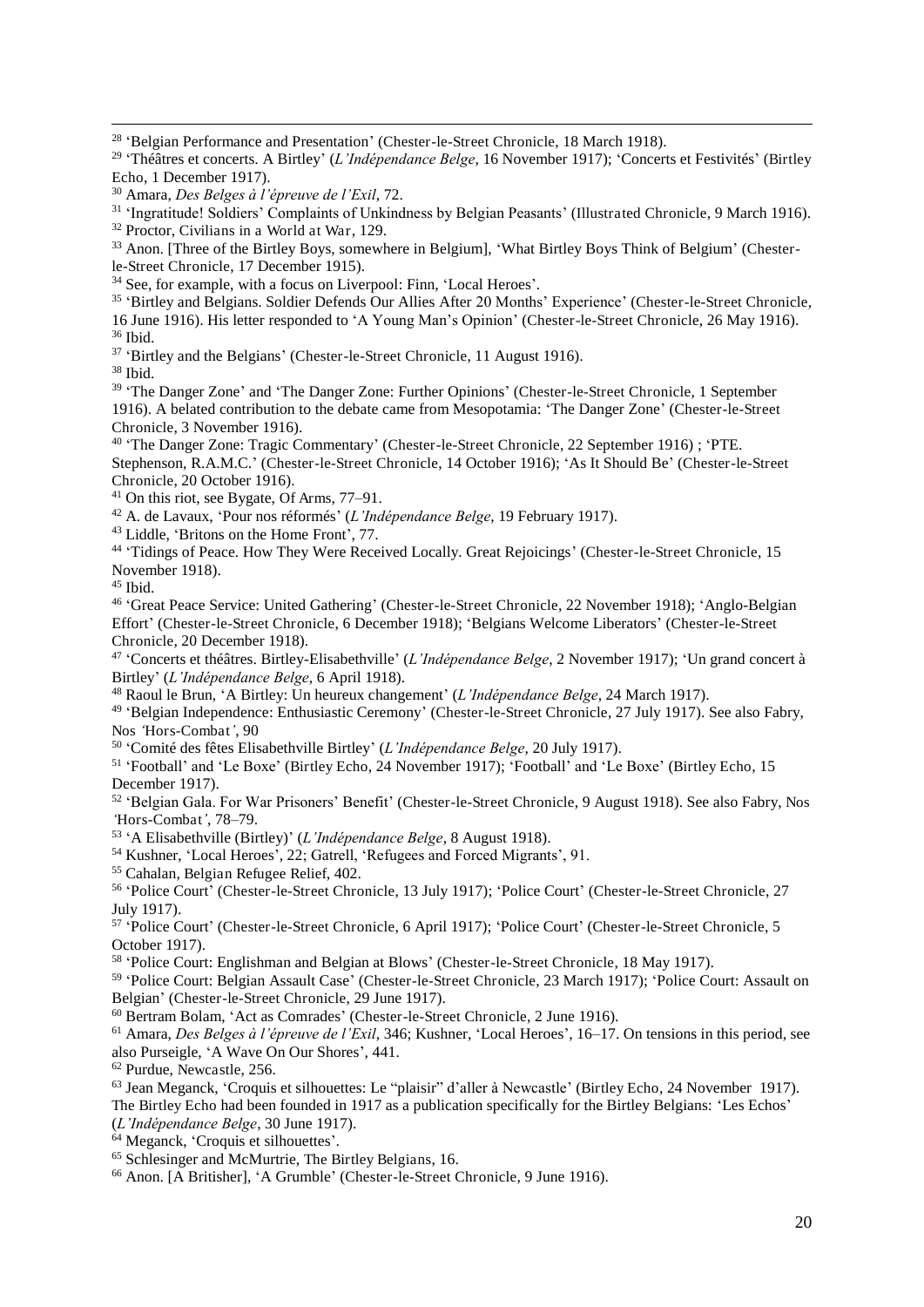#### $67$  Ibid.

 $\overline{a}$ 

|                 |  | <sup>68</sup> Grayzel, 'Men and Women at Home', 101. On representations of refugees, see Gatrell, Making of the Modern |  |  |  |
|-----------------|--|------------------------------------------------------------------------------------------------------------------------|--|--|--|
| Refugee, 35–41. |  |                                                                                                                        |  |  |  |

<sup>69</sup> 'Belgian and Soldier's Wife' (Chester-le-Street Chronicle, 21 September 1917); 'Police Court' (Chester-le-Street Chronicle, 22 February 1918); 'Birtley's Morality: Hard Labour for Belgians. Soldiers' Wives in Trouble' (Chester-le-Street Chronicle, 24 August 1917); 'Encouraging Belgians: Magistrate's Strictures. Hard

Labour for Soldier's Wife' (Chester-le-Street Chronicle, 24 August 1917).

70 'Local Morality: Drastic Action Required' (Chester-le-Street Chronicle, 31 August 1917).

<sup>71</sup> Cahalan, Belgian Refugee Relief, 401; Amara, Des Belges *à l'épreuve de l'Exil*, 360.

<sup>72</sup> 'A Belgian and an English Woman' (Chester-le-Street Chronicle, 24 August 1917).

<sup>73</sup> Amara, *Des Belges à l'épreuve de l'Exil*, 316.

<sup>74</sup> 1916-1919: Register of Baptisms, Marriages and Deaths kept from 1916 to 1919 at the church established t Birtley for Belgian Catholics [C/B13/23], Tyne and Wear Archives, Newcastle upon Tyne.

<sup>75</sup> Schlesinger and McMurtrie, The Birtley Belgians, p. 32.

<sup>76</sup> Gatrell and Nivet, 'Refugees and Exiles', 199.

 $77$  For these quotes respectively: Purdue, Newcastle, 245; Lendrum, 'An Integrated Elite', 46.

<sup>78</sup> Vall, 'The Emergence of the Post-Industrial Economy', 49. See also Purdue, Newcastle, 266–267.

<sup>79</sup> 'Notes and Comments' (Chester-le-Street Chronicle, 3 September 1915); 'Notes and Comments' and 'Around Birtley' (Chester-le-Street Chronicle, 17 September 1915); 'Notes and Comments' (Chester-le-Street Chronicle, 1 October 1915).

80 'Notes and Comments' (Chester-le-Street Chronicle, 22 October 1915); 'Belgians at Birtley' (Chester-le-Street Chronicle, 29 October 1915).

<sup>81</sup> Anon. [Birtleyite], 'Birtley Belgian Colony' (Chester-le-Street Chronicle, 5 November 1915).

<sup>82</sup> Mitchell Street, 'Birtley Belgian Colony' (Chester-le-Street Chronicle, 14 November 1914). See also idem, 'The Proposed Belgian Colony at Birtley' (Chester-le-Street Chronicle, 29 October 1915).

<sup>83</sup> Anon. [Within the Parish], 'Birtley Belgian Colony' (Chester-le-Street Chronicle, 12 November 1915); letter by J. Clark (Chester-le-Street Chronicle, 26 November 1915).

84 'Notes and Comments' and 'Birtley Belgians: Plea to Fairplay. Immigrant Interviews' (Chester-le-Street Chronicle, 3 December 1915).

<sup>85</sup> Prost, 'Workers', 331.

<sup>86</sup> Editorial statement (Chester-le-Street Chronicle, 28 April 1916).

<sup>87</sup> Anon. [A Birtley Lad], 'Birtley or Belgium' (Chester-le-Street Chronicle, 28 April 1916).

<sup>88</sup> On these tensions, see Cahalan, Belgian Refugee Relief, 257.

89 'Interview de M. W.T. Kelly' (*L'Indépendance Belge*, 17 March 1917).

<sup>90</sup> Amara, *Des Belges à l'épreuve de l'Exil*, 213.

91 'Birtley Belgians: Chairman's Strong Allegations' (Chester-le-Street Chronicle, 4 February 1916). On

Elisabethville's hospital, see Bygate, Of Arms, 140–1 and Fabry, Nos *'*Hors-Combat*'*, 26–7.

<sup>92</sup> 'Birtley Council Growls and Grumbles' (Chester-le-Street Chronicle, 12 January 1917).

<sup>93</sup> 'Rural Food Control' (Chester-le-Street Chronicle, 22 February 1918). On meat rationing in this period, see Marwick, The Deluge, 236.

<sup>94</sup> 'Rations Not Exceeded: Rural Food Committee's Statements Denied' and 'The Belgian Colony: Interesting Visit' (Chester-le-Street Chronicle, 18 March 1918)

<sup>95</sup> 'Fuel Rationing: Belgian Village Deadlock' (Chester-le-Street Chronicle, 15 November 1918).

<sup>96</sup> Gatrell, 'Refugees and Forced Migrants', 105. See also Kushner, Remembering Refugees.

<sup>97</sup> De Schaepdrijver, La Belgique et la Première Guerre mondiale, 106.

<sup>98</sup> Belgian exile during the Second World War is discussed in seven chapters of Conway and Gotovitch (eds), Europe in Exile.

<sup>99</sup> Fabry, Nos *'*Hors-Combat*'*, 48–9; also cited in Schlesinger and McMurtrie, The Birtley Belgians, 31–32. <sup>100</sup> Letch, Gleanings from the History of Birtley, 60.

<sup>101</sup> 'Project Revives First World War Tale of Birtley Belgians' (Evening Chronicle, 18 February 2014).

<sup>102</sup> 'Birtley "Boot Hill" Shame – Who Is to Blame?' (Gateshead Post, 26 January 1978).

<sup>103</sup> Schlesinger and Murtrie, The Birtley Belgians, 3.

<sup>104</sup> Bygate, Of Arms. See also Mike Amos, 'The Birtley Belgians' (Northern Echo, 10 April 2006).

<sup>105</sup> Chris Lloyd, 'A Corner of an English Field Forever Belgium' (Northern Echo, 8 November 2013); 'Project Revives First World War Tale of Birtley Belgians' (Evening Chronicle, 18 February 2014); Barbara Hodgson, 'Remembering a Brave Family' (The Journal, 12 August 2014); 'Birtley, Tyne and Wear: A Village for 6,000 Belgians', World War One at Home, http://www.bbc.co.uk/programmes/p01qcrzq (accessed 15 May 2015).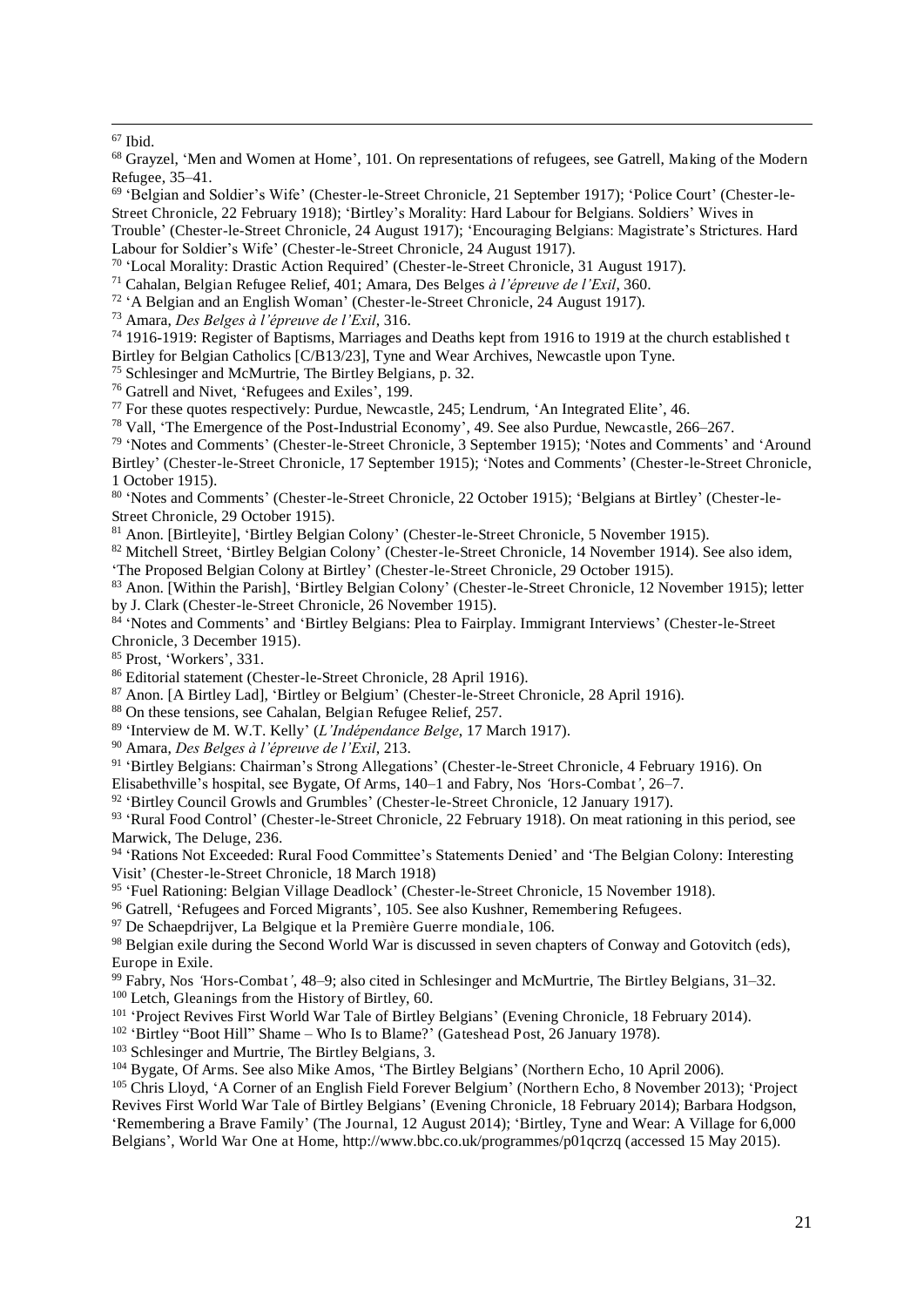$\overline{a}$ 

<sup>106</sup> 'Elisabethville – The Belgian Community in Birtley', via

http://collections.beamish.org.uk/pages/elisabethville (accessed 24 May 2015). See also 'Looking Back at the Life of the Birtley Belgians' (The Journal, 27 May 2009).

<sup>107</sup> Educational Resource for Teachers (Beamish Museum, 2009), via

http://www.beamish.org.uk/file/uploaded/BeamishElisabethvilleResource.pdf (accessed 3 May 2015).

<sup>&</sup>lt;sup>108</sup> Schlesinger and McMurtrie, The Birtley Belgians, 33.

<sup>&</sup>lt;sup>109</sup> Dodds, 'The Story of Elizabethville', 52. I am grateful to Jennifer Howkins for sharing this article with me.

<sup>&</sup>lt;sup>110</sup> Gatrell, 'Refugees and Forced Migrants', 105.

<sup>&</sup>lt;sup>111</sup> Proctor, Civilians in a World at War, 9.

<sup>112</sup> Amara, *Des Belges à l'épreuve de l'Exil*, 381.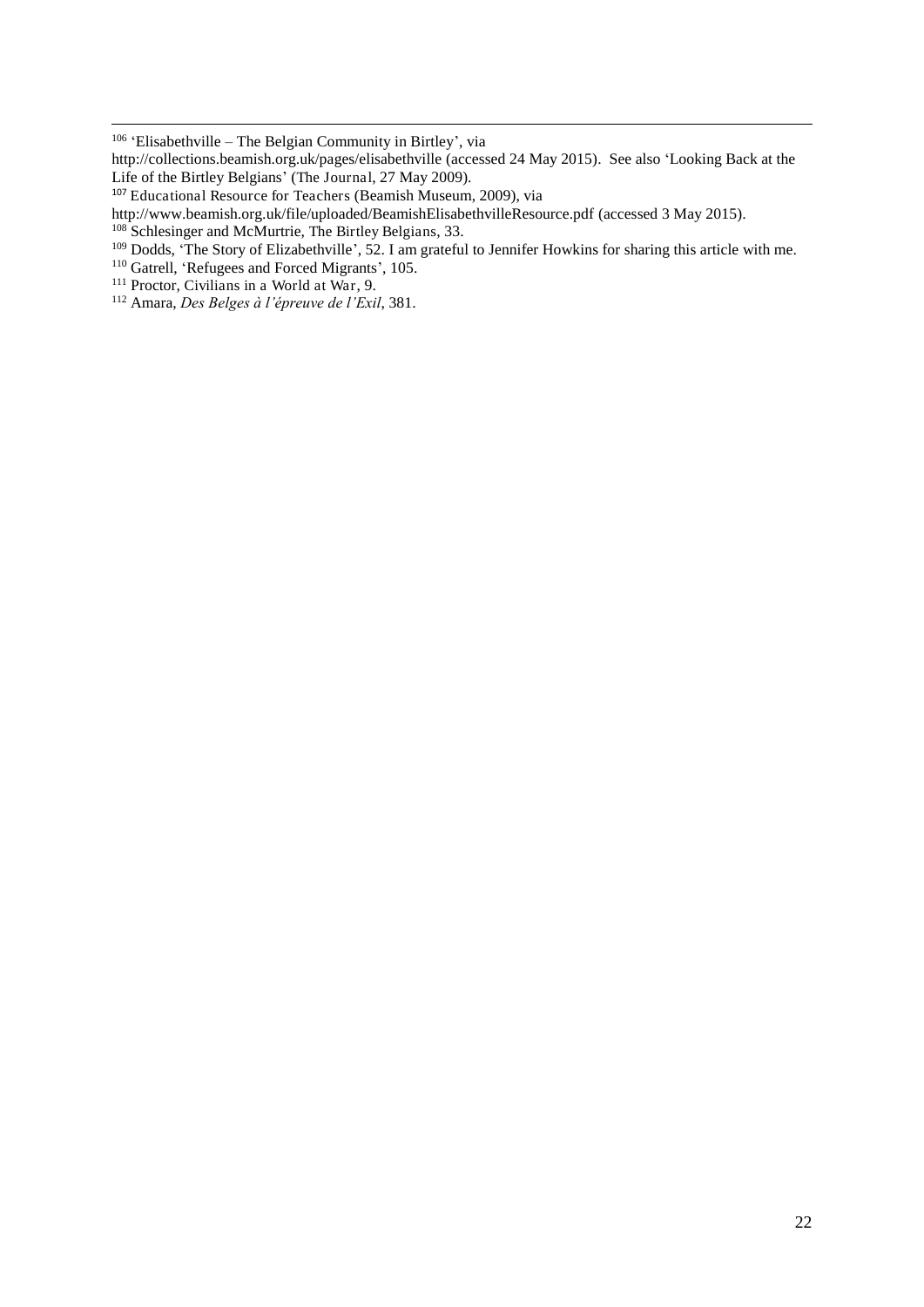#### **References**

- Amara, Michaël. *Des Belges à l'épreuve de l'*Exil: les réfugiés de la Première Guerre mondiale. France, Grande-Bretagne, Pays-Bas, 1914*–*1918. Brussels: Éditions de l'Université de Bruxelles, 2008.
- Bygate, John. Of Arms and The Heroes: The Story of the *'*Birtley Belgians*'*. Durham: The History of Education Project, 2006.
- Cahalan, Peter. Belgian Refugee Relief in England during the Great War. New York: Garlan, 1982.
- Conway, Martin, and José Gotovitch, eds. Europe in Exile: European Exile Communities in Britain, 1940*–*1945. New York: Berghahn, 2001.
- De Schaepdrijver, Sophie. La Belgique et la Première Guerre mondiale. Brussels: Peter Lang, 2004.
- Dodds, Elliott. 'The Story of Elizabethville: Rearing a Little Belgium in England.' The *World's Work: The Anglo*-American Review (June 1918): 52–57.
- Fabry, Camille. Nos *'*Hors-Combat*'* à Elisabethville-Birtley. Brussels: Les Chants de l'Aube, 1919.
- Finn, Michael. 'Local Heroes: War News and the Construction of 'Community' in Britain, 1914–18.' Historical Research 83, no. 221 (2010): 520–38.
- Gatrell, Peter. 'Refugees and Forced Migrants during the First World War.' Immigrants & Minorities 26, nos. 1/2 (2008): 82–110. doi: 10.1080/02619280802442613.
- Gatrell, Peter, and Philippe Nivet. 'Refugees and Exiles.' In Civil Society. Vol. 3 of The Cambridge History of the First World War, edited by Jay Winter, 186–215. Cambridge: Cambridge University Press, 2013.

Gatrell, Peter. The Making of the Modern Refugee. Oxford: Oxford University Press, 2013.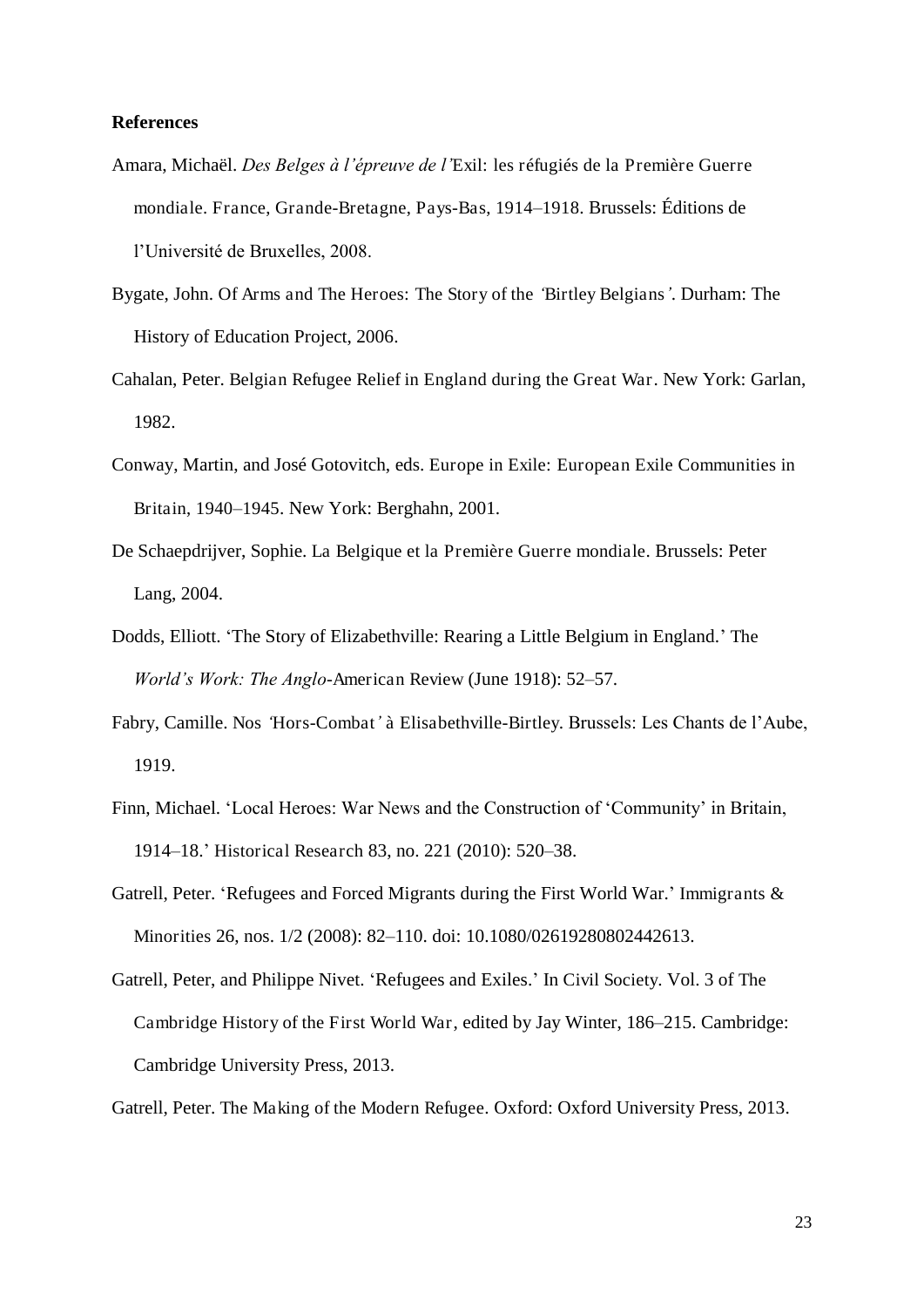- Grant, Peter. Philanthropy and Voluntary Action in the First World War: Mobilizing Charity. New York: Routledge, 2014.
- Grayzel, Susan. 'Men and Women at Home.' In Civil Society. Vol. 3 of The Cambridge History of the First World War, edited by Jay Winter, 96–120. Cambridge: Cambridge University Press, 2014.
- Gregory, Adrian. The Last Great War: British Society and the First World War. Cambridge: Cambridge University Press, 2008.
- Holmes, Colin. *John Bull's Island: Immigration and British Society, 1871–*1971. Basingstoke: Macmillan, 1988.
- Horne, John, and Alan Kramer. German Atrocities, 1914: A History of Denial. New Haven: Yale University Press, 2001.
- Jeffrey Lipkins. Rehearsals: The German Army in Belgium, August 1914. Leuven: Leuven University Press, 2007.
- Jones, Heather. 'International or Transnational? Humanitarian Action during the First World War.' European Review of History 16, no. 5 (2009: 697–713. doi: 10.1080/13507480903262702.
- Jones, Heather. 'Prisoners of War.' In The State. Vol. 2 of The Cambridge History of the First World War, edited by Jay Winter, 266–290. Cambridge: Cambridge University Press, 2014.
- Kushner, Tony. 'Belgian Refugees in Britain during the First World War.' Immigrants & Minorities 18, no. 1 (1999): 1–28. doi: 10.1080/02619288.1999.9974956.
- Kushner, Tony, and Katherine Knox. Refugees in an Age of Genocide: Global, National and Local Perspectives during the Twentieth Century (London: Frank Cass, 1999).
- Kushner, Tony, Remembering Refugees: Then and Now. Manchester: Manchester University Press, 2006.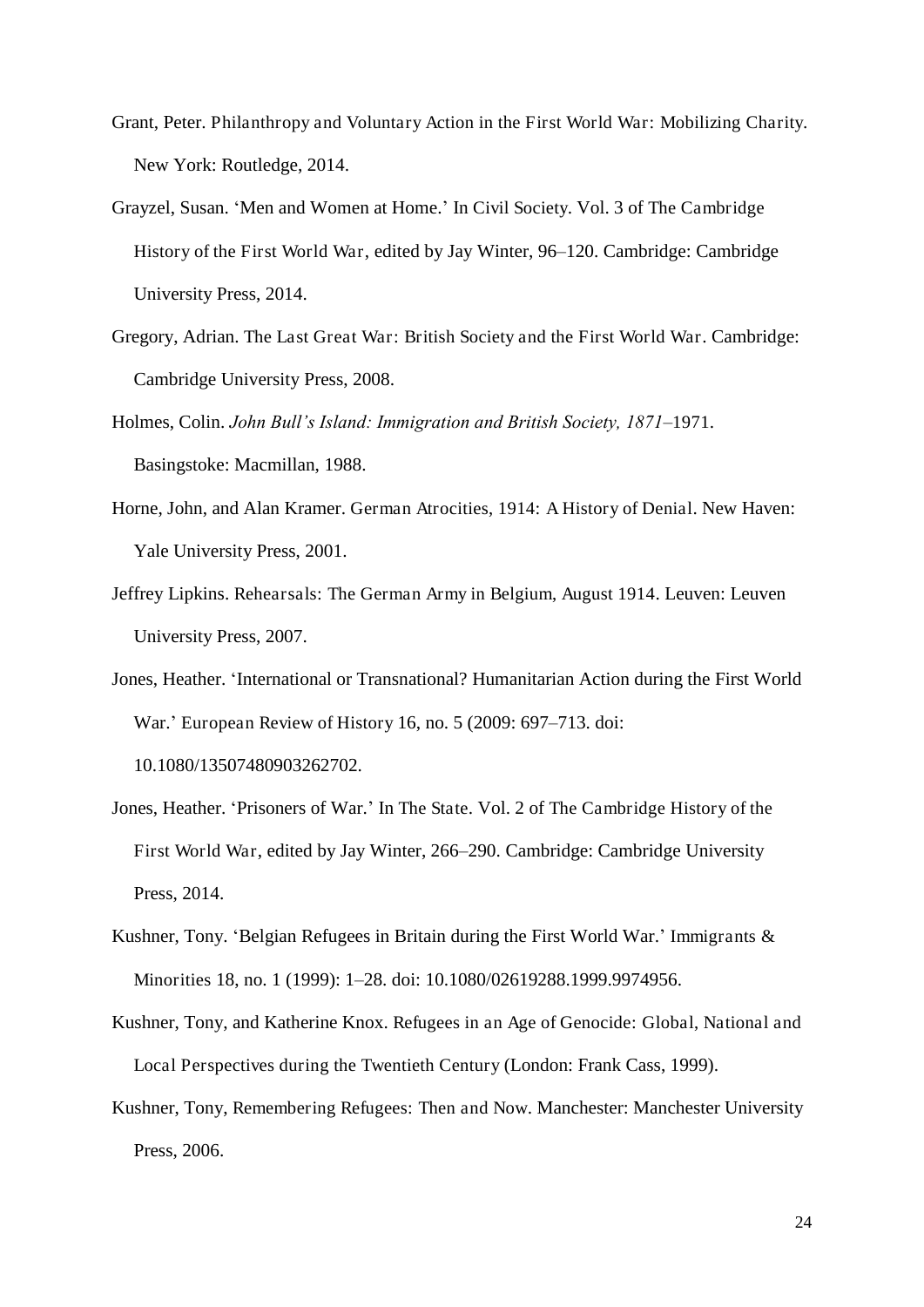Lendrum, Oliver. 'An Integrated Elite: Newcastle's Economic Development 1840–1914.' In Newcastle upon Tyne: A Modern History, edited by Robert Colls and Bill Lancaster, 27– 46. Chichester: Phillimore, 2001.

Letch, Harry, Gleanings from the History of Birtley (Newcastle: W. Large & Sons, 1970).

- Liddle, Peter. 'Britons on the Home Front.' At the Eleventh Hour: Reflections, Hopes and Anxieties at the Closing of the Great War, 1918, edited by Hugh Cecil and Peter Liddle, 68 –83, Barnsley: Leo Cooper, 1998.
- Marrus, Michael. The Unwanted: European Refugees from the First World War through the Cold War. Philadelphia: Temple University Press, 2002.
- Marwick, Arthur. The Deluge: British Society and the First World War. 2nd ed. Basingstoke: Palgrave, 2006.
- Panayi, Panikos. An Immigration History of Britain: Multicultural Racism Since 1800. Abingdon: Routledge, 2014.
- Proctor, Tammy, Civilians in a World at War, 1914*–*1918. New York: New York University Press, 2010.
- Prost, Antoine. 'Workers.' In The State. Vol. 2 of The Cambridge History of the First World War, edited by Jay Winter, 325–357. Cambridge: Cambridge University Press, 2014.

Purdue, A.W. Newcastle: The Biography. Stroud: Amberley, 2012.

- Purseigle, Pierre, '"A Wave On Our Shores": The Exile and Resettlement of Refugees from the Western Front.' Contemporary European History 16, no. 4 (2007): 427–444. doi: 10.1017/S0960777307004109.
- Saunders, David, 'Aliens in Britain and the Empire during the First World War.' Immigrants & Minorities 4, no. 1 (1985): 5–27. doi: 10.1080/02619288.1985.9974594.
- Schlesinger, Joseph, and Douglas McMurtrie, The Birtley Belgians: A History of Elisabethville. 4th ed. Durham: North East Centre for Education about Europe, 1997.